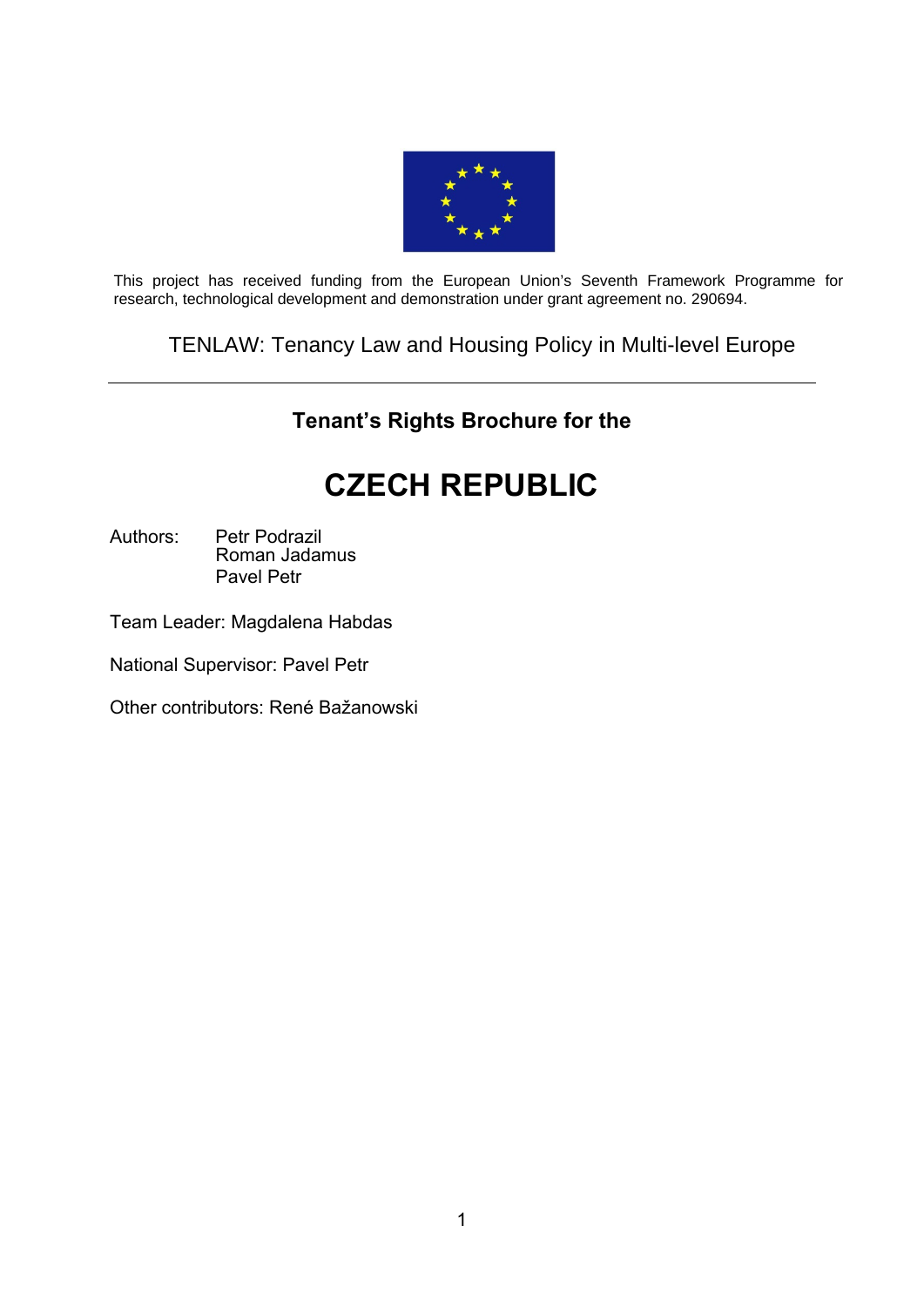#### **II. Tenant's Rights Brochure Questionnaire (max ca. 20-30 pages per country)**

#### **Summary of Contents**

#### **1. Introductory information**

- **2. Looking for a place to live** 
	- **2.1. Rights of the prospective tenant**
	- **2.2. The rental agreement**
- **3. During the tenancy** 
	- **3.1. Tenant's rights**
	- **3.2. Landlord's rights**
- **4. Ending the tenancy** 
	- **4.1. Termination by the tenant**
	- **4.2. Termination by the landlord**
	- **4.3. Return of the deposit**
	- **4.4. Adjudicating a dispute**
- **5. Additional information**

#### **Guidelines for Authors:**

- Answers may be partly copied from the main questionnaire. However, the brochure should be understandable for non-lawyers.
- Formatting: 12 point Arial font, single space should be used.
- **The answers should be written directly into this file** (by leaving all the headings; only the header of this page from "ZERP" to the date should be replaced by "Country report on…").
- The following Kluwer style guide should be used for quotations etc.: [http://www.kluwerlaw.com/NR/rdonlyres/495596DD-0758-42EB-A7FF-](http://www.kluwerlaw.com/NR/rdonlyres/495596DD-0758-42EB-A7FF-2B822D7C6A5E/680/KLI_House_Style_v22_online.pdf)[2B822D7C6A5E/680/KLI\\_House\\_Style\\_v22\\_online.pdf](http://www.kluwerlaw.com/NR/rdonlyres/495596DD-0758-42EB-A7FF-2B822D7C6A5E/680/KLI_House_Style_v22_online.pdf)

#### **1. Introductory information**

**The Czech Republic is a democratic, independent country based on the rule of law, free trade and human rights protection. The state provides protection of minorities but decisions are made by the majority. Czech Republic consists of three lands – Bohemia, Moravia and Silesia, with the capital city in Prague. There are 10,5 million inhabitants living in the Czech Republic. The structure of the trade is well developed and focused on engineering, agriculture and education. There are over 26 public and 47 private universities. The political system is based on parliamentary democracy with bicameral parliament (The house of commons and the Senate).**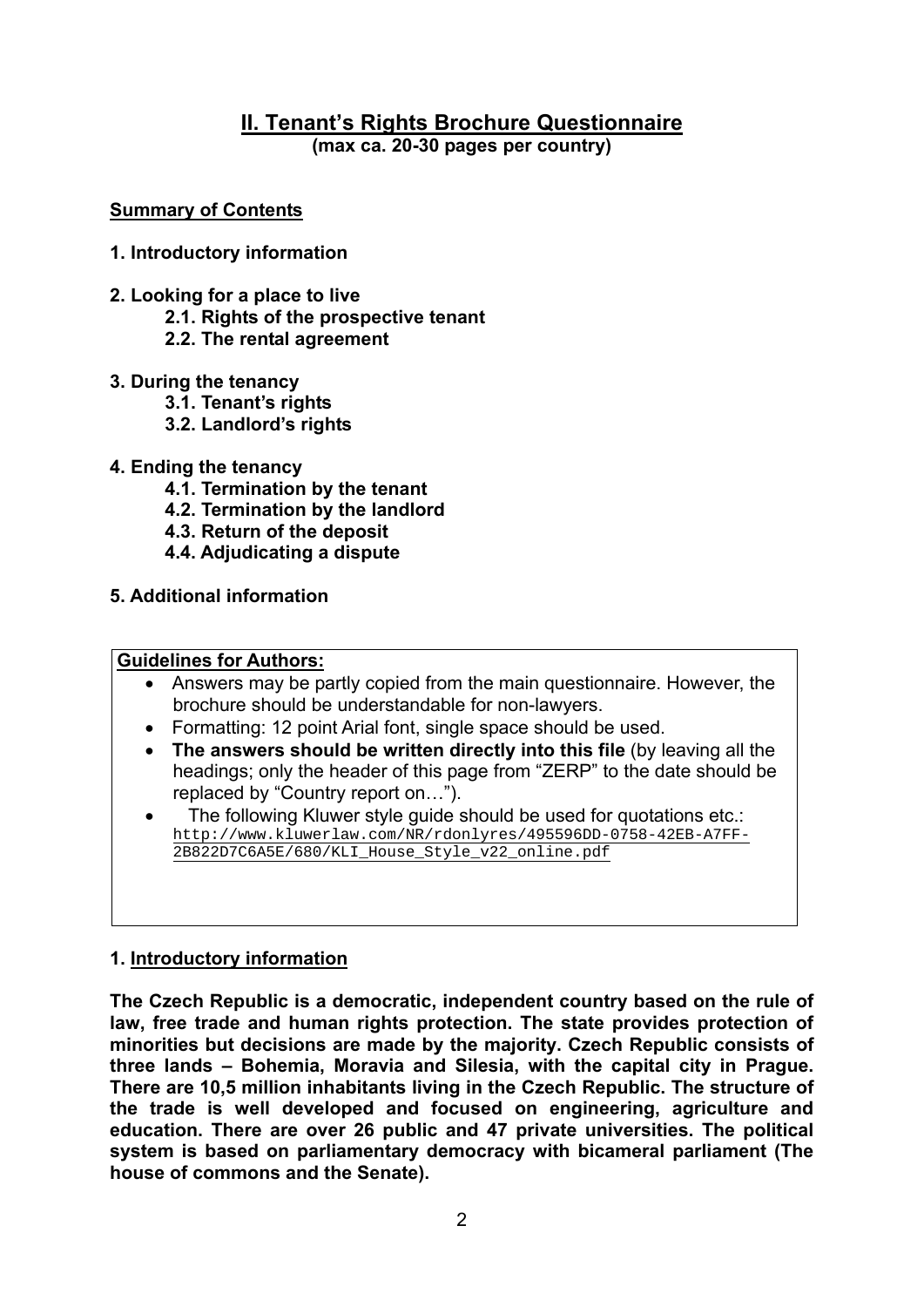Give a very brief introduction on the national rental market (MAX 2 Pages) o Current supply and demand situation

**Based on the data from the 2011 census the housing stock includes 4.104.635 permanently occupied dwellings, of which 35,8% are flats in family houses and 55% in blocks of flats. Rental apartments accounted for 22,4% of the permanently occupied dwellings. The total number of existing dwellings is 4.756.572. 55.9% of the Czech households live in their own house or flat, 17.6% of them lived in rental flats.** 

**The data demonstrates the increase in the proportion of owner-occupied dwellings housing, especially at the expense of rental housing. Regionally, the smallest proportion of households living in their own house is in Prague, the highest in the Central Region (Středočeský kraj). 9,4 % of households in the Czech Republic live in cooperative housing, which is by its nature close to owner occupation. 35% of all households live in rental flats in Prague. 3,4% of flats are used for free (usually by relatives).** 

**Comparing the 2001 and 2011 census data, the number of households equipped with a personal computer increased to 60.5% while the proportion of dwellings equipped with internet is now 56.6% (it wasn´t observed in 2001). Finally, the proportion of all occupied dwellings equipped with a bath or a shower (or both) increased from 95.5% to 97.4%. Availability of flush toilets in occupied dwellings increased from 93.7% to 96.5%. This data shows that the neglect of housing stock has declined in recent years, but**  even so the Czech Republic still ranks the 10<sup>th</sup> among European countries. **The average age of flats is 42.5 years. It is estimated that further 21.6 billion EUR worth of funding is required for repairs. The housing stock is owned predominantly by natural persons and developers. The developers do not own the apartments for long time since their objective is to sell them to individual owners.** 

**The construction of new housing stocks is mainly financed by mortgages. Banks usually insist on a minimum equity requirement (15% of the value of the loan). A quarter of housing stock was privatized (a privatization** *lato sensu***, see further) under the Apartment Ownership Act. Restitutions of apartments were usually handled by payment in kind instead of financial compensation of the owners.[1](#page-2-0)** 

**There are 651937 vacant dwellings (2011 Census, the Czech Statistical Office) which represent approximately 13,7% of the housing stock. There are over 461 thousand vacant dwellings in family houses and approximately 176 thousand in apartment buildings. The highest number of vacant dwellings could be found in the central Bohemia. Vacant dwellings appear mainly in regions with high levels of unemployment - especially in the regions of Czech borderlands. But there is a huge amount (169468) of** 

1

<span id="page-2-0"></span><sup>&</sup>lt;sup>1</sup> Martin Lux & Martina Mikeszová. 2011. "Restituce majetku a transformace soukromého nájemního bydlení v České republice." Pp. 7-18 in Martin Lux (ed.). *Standardy bydlení 2010/2011: Sociální nerovnosti a tržní rizika v bydlení.* (Praha: Sociologický ústav AV ČR, v.v.i.). 205 p.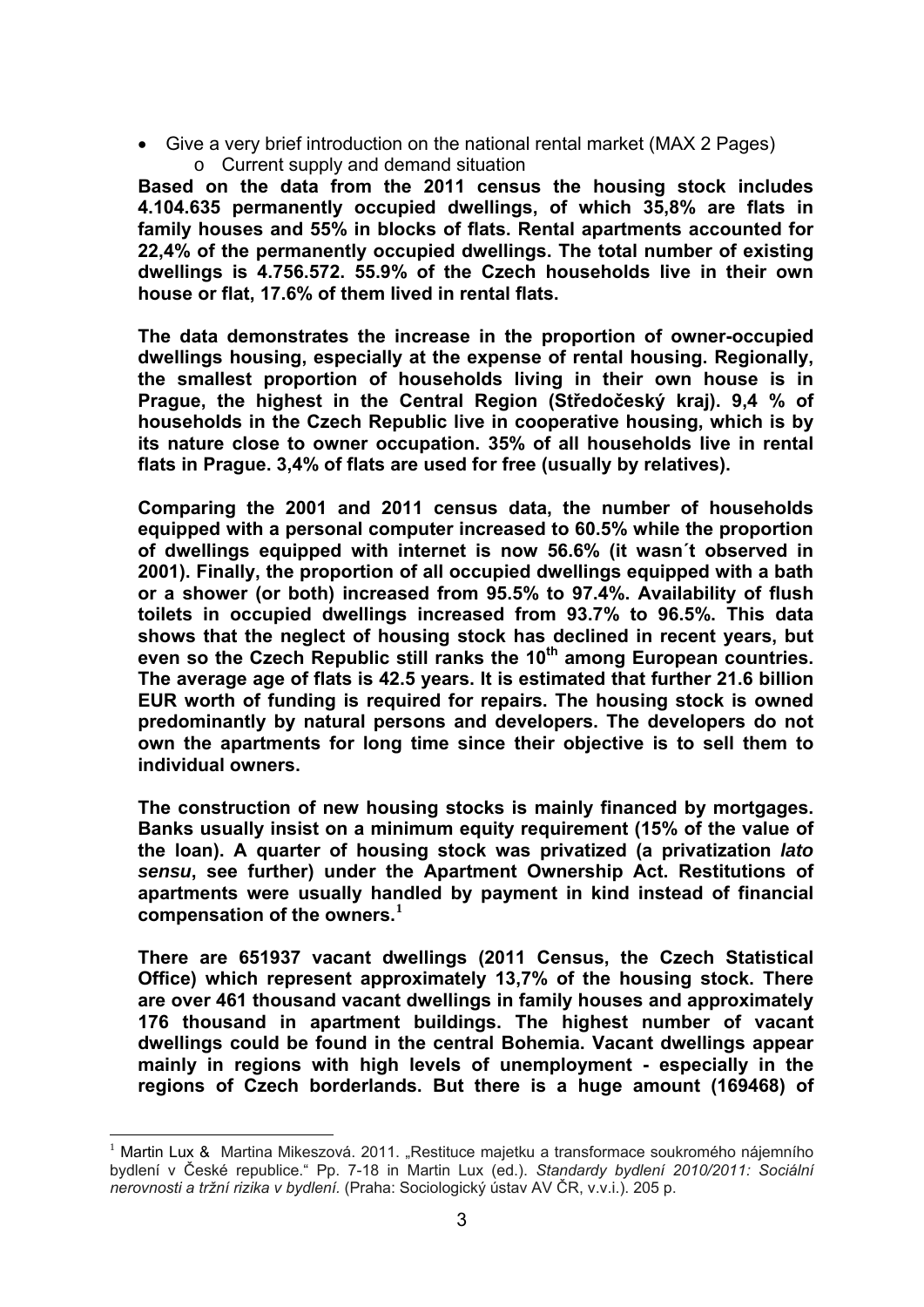**dwellings that are vacant because they are used for recreation only. There are no data on the reason of vacancy of 399 thousand of vacant dwellings.** 

o Main current problems of the national rental market from the perspective of tenants

**Currently a new problematic black market phenomenon has arisen. It is connected with the intermediate tenure (based on the accommodation contract). Low income persons receive subsidies from the state to ensure an accommodation. There is no limit on the amount of the accommodation payments. This culminated into a practice, where groups called "social housing entrepreneurs" provide living in hostels for low income people. Several people live in a small room and pay the entrepreneurs excessive "rents" with the subsidies.** 

**There is also a black market phenomenon connected with subleasing. If a person wants to rent out an apartment, there are two legal ways to do it. One is based on a lease agreement, the second on the sublease. A sublease requires a lessee who is a party to a lease contract with a third person, the owner. What happens in practice is that the home owner pretends to have signed a lease agreement with a lessee (who is usually a person related to the lessor in some way, e.g. a sister, brother, or a friend), but such a lessee does not in fact pay any rent to the owner and serves only to further sublease the apartment to another person. The reason behind this deception is to secure more favourable terms to the original home owner, since the sub lessee is in a legally weaker position than a lessee (i.e. the one who signed a proper lease agreement). The sublease contract is more favourable to the lessor in comparison with a proper lease agreement (it is easier to terminate the contract, etc).** 

**Another phenomenon is a repeated fixed period contract conclusion (usually one year) and its regular renewing, as well as frequent subleases of municipal flats not used by their original lessees.** 

#### o Significance of different forms of rental tenure

**An intermediate form of tenure is the accommodation contract. This contract is an agreement between the provider of accommodation services (with a special licence) and the client (a person who wants to use a room, apartment or even a house for a temporary period). This contract is used by hotels, hostels and some charity organizations to secure temporary accommodation. The main difference between the accommodation contract and the lease contract is that in the former, the client isn´t protected against eviction. The provider may terminate the accommodation from day to day with no compensations to the client. The client doesn´t have to pay the utility costs, because they are already included in the price of the accommodation.** 

**A particular form of tenure is renting an apartment owned by a cooperative (e.g. the lessee is always a shareholder in the cooperative). It is not usual for the tenant to buy a share in a housing company (other than cooperatives).**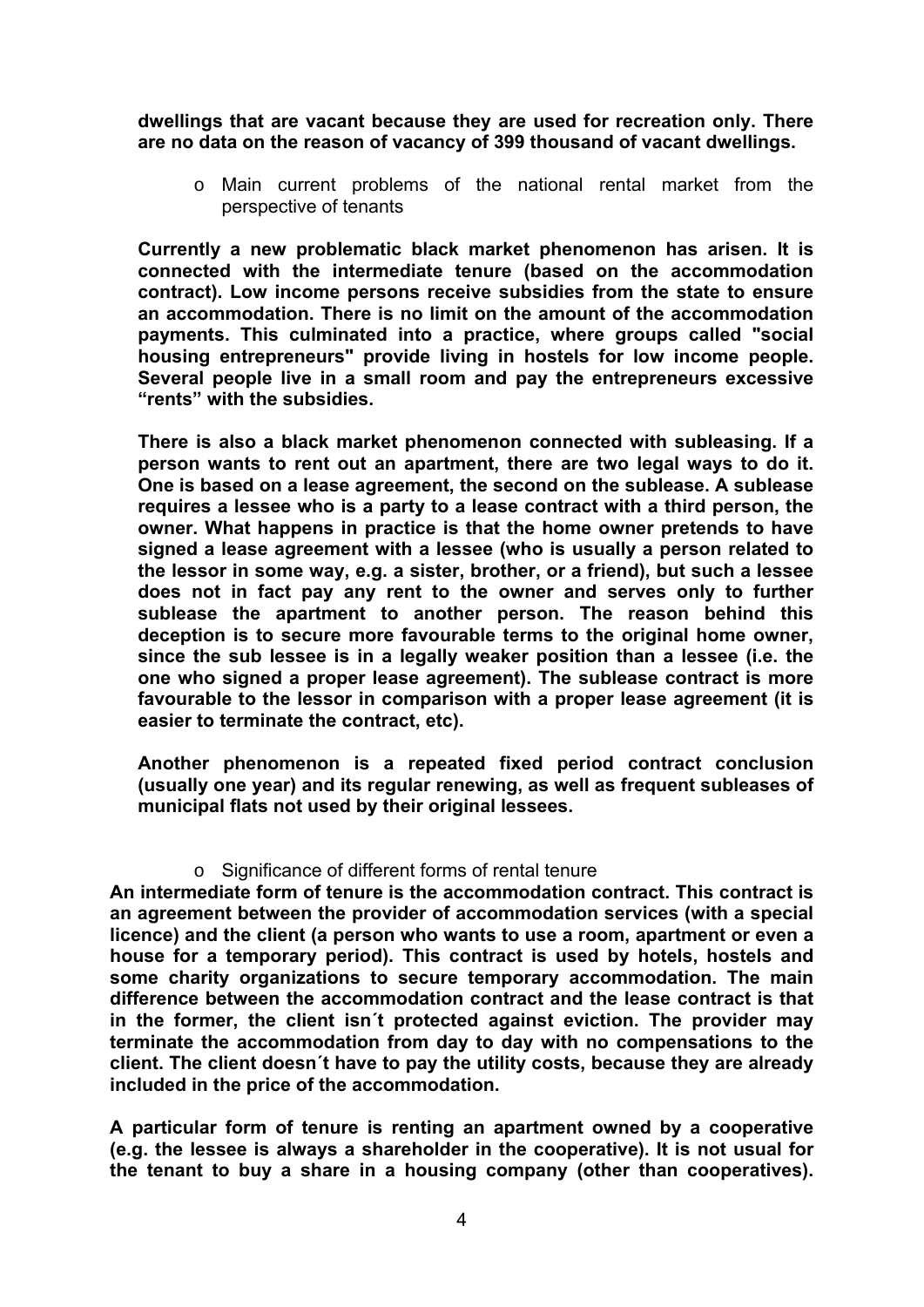**Living in cooperatives is widespread in the Czech Republic. The essence of securing housing needs through cooperative form of housing is based on individual property of a cooperative share, which is linked with exclusive right to live in particular apartment under a lease contract conducted between the shareholder and the cooperative.** 

- Private renting
- "Housing with a public task" (e.g. dwellings offered by housing associations, public bodies etc)

**The area of social housing is not very developed in the Czech Republic and is based primarily on rent allowance. Larger municipalities usually run programmes aimed at providing housing opportunities to low-income citizens. The conclusion of a lease contract is in most cases conditional on permanent residency in the town or village.[2](#page-4-0)**

**Social housing is also provided by non-governmental, non-profit organizations, charities, reception centres, night shelters, Salvation Army houses and halfway houses aimed at social re-integration of ex-convicts. The main flaws of the Czech approach to social housing are considered to be:** 

- **1) the absence of a definition of the target group for social housing;**
- **2) the failure of the government housing policy to sufficiently cover or provide alternative forms of housing other than dormitories.** 
	- $\circ$  Some general recommendations to foreigners on how to find a rental home (including any specificities with respect to the position of foreigners on the national rental market)

**In the Czech Republic there are real estate agencies, which will help foreigners find a flat to rent or to purchase. Foreigners can also consult or post advertisements on notice boards and the Internet.** 

**To avoid problems choose an international brand name agency which you know even from your country. Ask the rental agent to prepare the agency contract as non – exclusive one, so if you find an apartment on your own, you will not be obliged to pay commission to the real estate broker. Ask the real estate broker to prepare the contract in your native language and if this is not possible, at least in English, so that you are sure, what are you singing. If this request cannot be met it would be prudent to look for another real estate agency.** 

> o Main problems and "traps" (circa 5) in tenancy law from the perspective of tenants

<span id="page-4-0"></span><sup>1</sup>  $2$  Private lessors are usually reluctant to allow the lessee to establish the apartment as their place of permanent residence used by the public law. This is mostly due to their fear that the lessee won´t be willing to log out the registration after the rent agreement expires. The public law uses the place of permanent residence for court summons delivery. The court restrains execution upon the debtors property in his place of permanent residence, even if he doesn´t actually live there.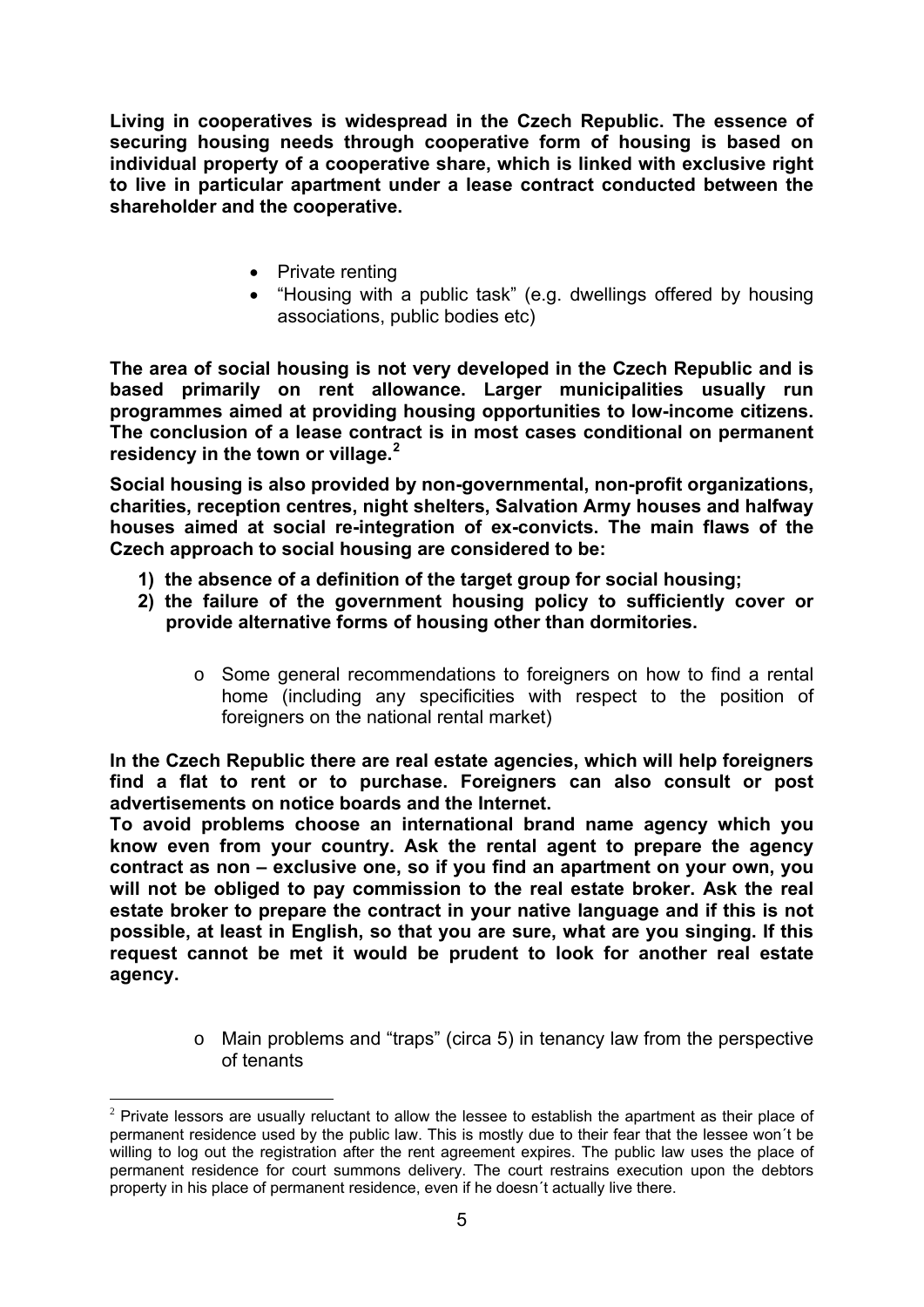- **Ask the landlord to show you proof of his/her property (or obligational) right to the apartment (the cadastre record; valid contract with the cooperative etc.);**
- **Ask the landlord about the exact amount of the rent and utility costs. Be aware that utility costs are just a deposit which must be balanced annually. Sometimes it will be necessary to pay additional money if the use of utilities exceeded the paid deposits.**
- **Make all payments via bank accounts and do not pay in advance.**
- **Ask the landlord to prepare the lease agreement in accordance with the new Civil Code (in force as of Jan 1st 2014) and in a written form.**
- **Do not pay a reservation fee higher than one rent.**
- Compile a very brief section of "*Important legal terms related to tenancy law*" by quoting their original in the national language (MAX 1 Page; if relevant, e.g. for States using Cyrillic characters, please add a transliterated Latin character version of these terms)

## **Byt - apartment**

**Nájemní smlouva – lease agreement Kauce/jistota – deposit (maximum 6 rents) Nájem - lease Podnájem – sublease Nájemce – tenant Pronajímatel – landlord Společný nájem – mutual lease Nájem/nájemné – rent Jiné platby za služby – utility costs Družstevní byt – apartment owned by cooperative Byt v osobním vlastnictví – apartment owned by private individual Služební byt – service apartment (owned by your employer) Smlouva o ubytování – accommodation contract Věcné břemeno – easement Spotřebitel – consumer Společenství vlastníků jednotek – owners association 3+1; 2+1 – it means an apartment with 3 or 2 rooms and kitchen (+1) Ubytovna – hostel Příspěvek na bydlení – housing allowance Výpověď - notice Výpovědní doba – notice period** 

#### **2. Looking for a place to live**

#### **2.1. Rights of the prospective tenant**

 What bases for discrimination in the selection of tenants are allowed/prohibited? What about, for example, status as a foreigner, student, unmarried partner, or person with a short-term work contract?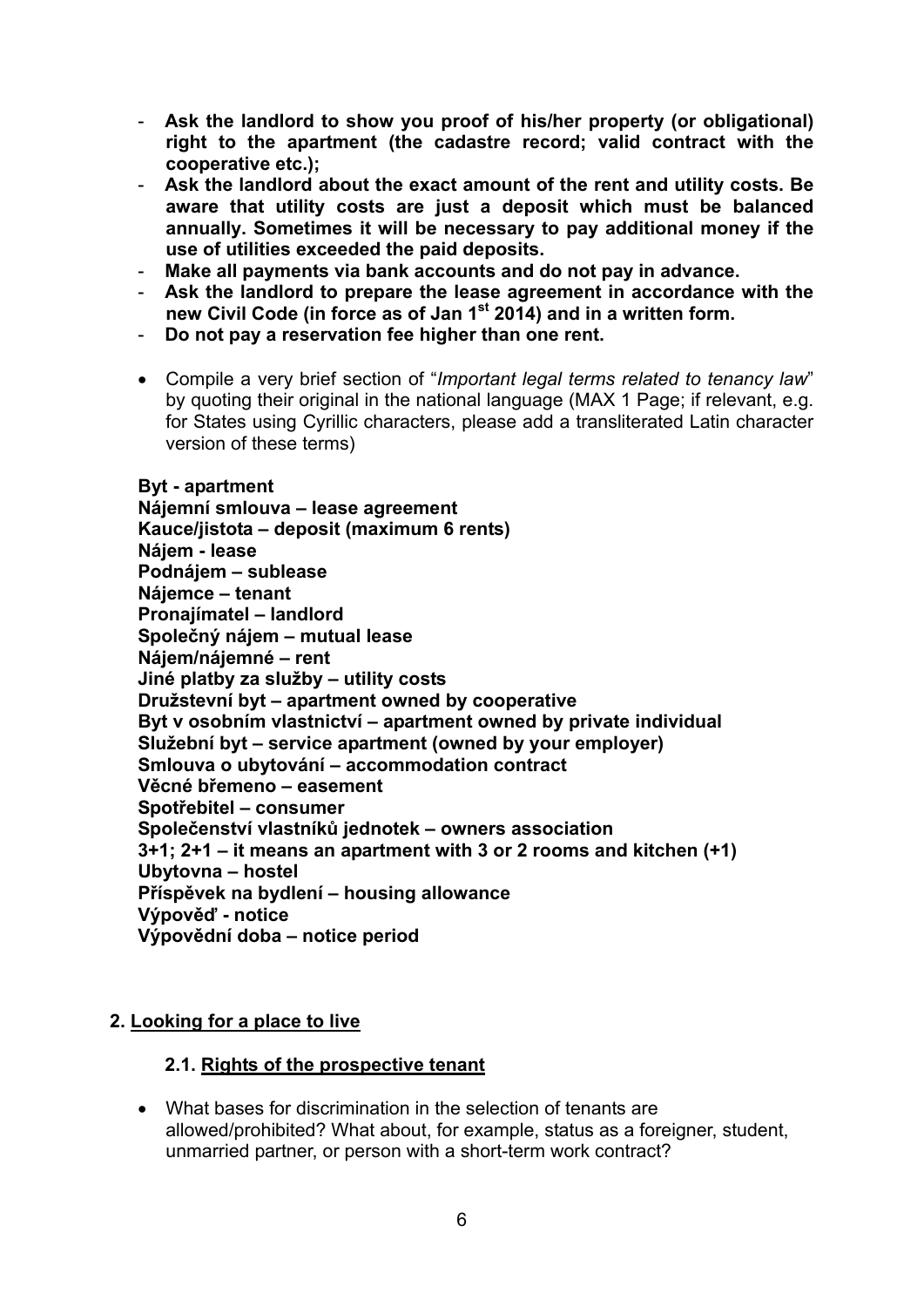**Discrimination is undoubtedly linked to the issue of minorities and their disadvantages in society. The oldest existing provision in the legal system of the Czech Republic, which covers discrimination, is article 14 of the European Convention on Human Rights and Fundamental Freedoms. A similar message is expressed in the Charter of Fundamental Rights and Freedoms, which creates a part of the constitutional order. The most common reasons for discrimination of interested persons in renting an apartment are ethnicity or nationality. Some flat owners ordinarily refuse smokers, families with children or with domestic animals.** 

**For example: Home owners and flat owners do not want, for various reasons, to lease their property to foreigners. Real estate agents ask the interested person about this information already at the primary stage of the negotiation. Some owners lease apartments to foreigners but charge them higher prices.** 

**There is a high standard of human rights protection, even in the field of discrimination. The landlord may choose the lessee upon his freedom of contract, but he can´t refuse to sign the contract because of race, nationality, sexual orientation and other discriminatory reason. If the landlord doesn´t want to enter into agreement because of the nationality of the other party, you can sue him for damages and demand an apology**.

 What kinds of questions by the landlord are allowed (e.g. on sexual orientation, intention to have children etc)? If a prohibited question is asked, does the tenant have the right to lie?

**On the other hand the landlord can ask about anything he is interested in. But the lessee is not required to answer and a possibly "undesired" answer from the lessor's point of view (e.g.: "Yes, I am gay.") couldn´t be the reason for not entering the lease agreement. Questions concerning sexual preferences and other sensitive issues are a possible violation of the personal right to privacy and may justify an action against the landlord. Unfortunately this is hard to be proven, so there are no records on successful claims focused on discrimination. The facts must be proven beyond reasonable doubt even in the civil procedure.** 

• Is a "reservation fee" usual and legal (i.e. money charged by the landlord to allow the prospective tenant to participate in the selection process)?

**A Reservation Fee is legal in the Czech Republic (also known as an option fee / deposit) and it is an amount of money (usually no more than one month's rent) received from the tenant to reserve the premises, while you process the application for tenancy.** 

 What kinds of checks on the personal and financial status of the tenant are usual and legal (e.g. the landlord requiring an independent credit report)?

**There are no special checks on the personal and financial status of the tenant in the Czech Republic. An important role in the selection of lessees is a recommendation of a person that the lessor knows and trusts. Additionally, the lessor may check the Central Register of Debtors. However, this register is only**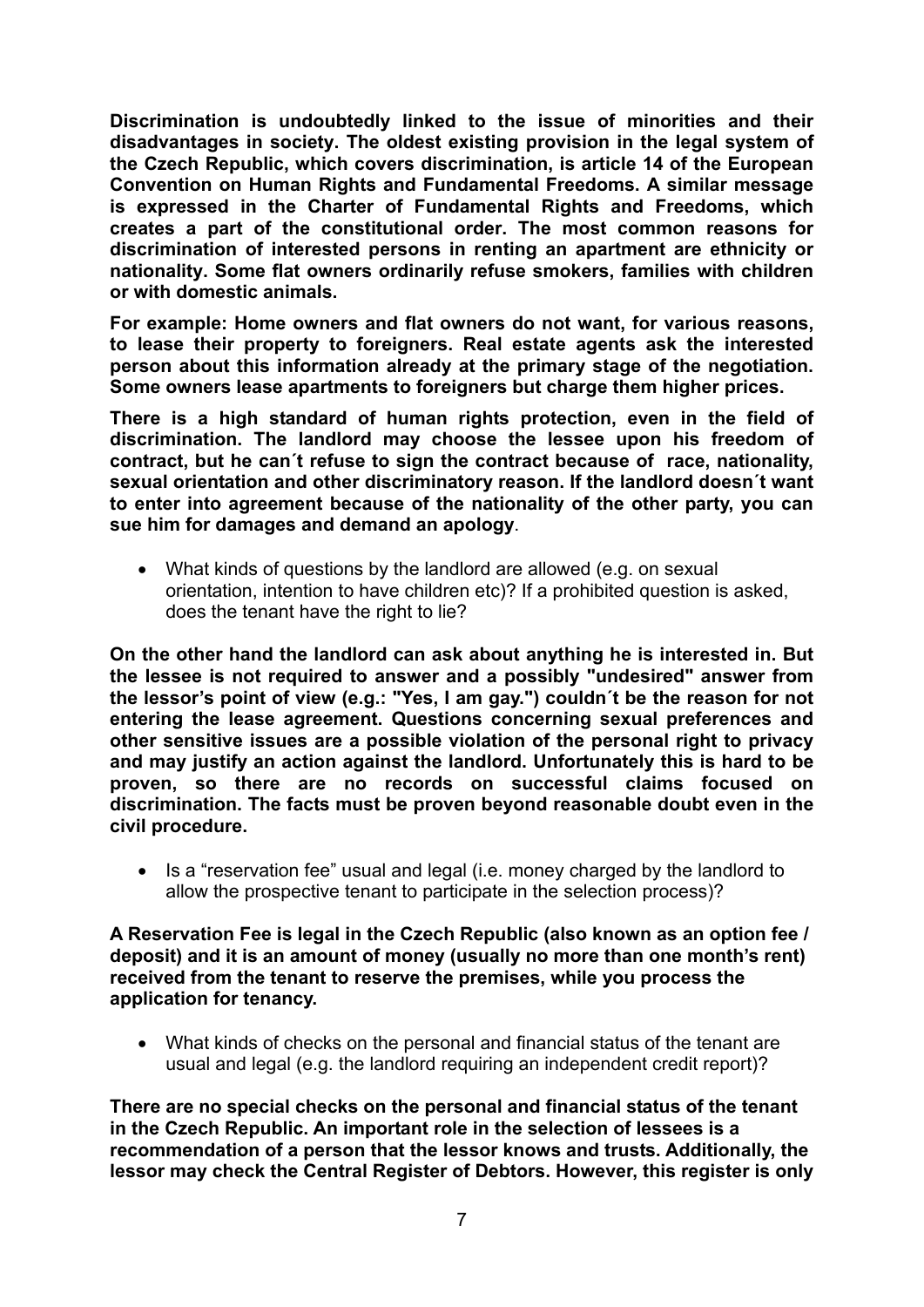**a private information system. Data obtained from this register are not recognized by the financial institutions as an acknowledgment of indebtedness.** 

 What is the role of estate agents in assisting the tenant in the search for housing? Are there other bodies or institutions assisting the tenant in the search for housing?

**Real estate agents do not have a good reputation in the Czech Republic due to the vague legal regulation of their activities. It falls under the so-called free (notifiable) trades which require no special licence. It is prudent to distinguish well-established real estate agencies adhering to their internal codes of ethics or the rules of the Czech Chamber of Real Estate Agencies. Real estate agents are usually paid with a fee for brokerage of a lease contract or sale. The brokerage fee is usually equivalent to one monthly rent of the leased property.** 

 Are there any accessible "blacklists" (or equivalent mechanisms) of bad landlords/tenants? Is there a system for rating and labelling preferred landlords/tenants?

**There are no official black lists of bad tenants in the Czech Republic. If you want to obtain such information, you have to ask the neighbors.** 

#### **2.2. The rental agreement**

 What are the requirements for a valid conclusion of a rental contract (is written form necessary; is registration necessary and if yes, what kinds of fees apply lawfully)?

**The requirements for a valid conclusion of a rental contract are as follows: written contract, full legal capacity of contractors, the obligation to specify the structure of rent payment (rent + utility costs), specification of the apartment, specification of its usage.** 

- What is the mandatory content of a contract?
	- $\circ$  Which data and information must be contained in a contract?

**The Civil Code provides that the agreement has to contain:** 

- **1) the identification of the apartment,**
- **2) the identification of the object of the agreement,**
- **3) the extent of use,**
- **4) the rate of rent (if not stated, there are provisions to define it (see article 2264 section 2 of the Civil Code))**
- **5) the rate of fees for services connected with use of the apartment,**
- **6) the way of their calculation (amount of payment),**
- **7) the description of appurtenances and fixtures in a flat (recommended),**
- **8) the description of the flat conditions (recommended).**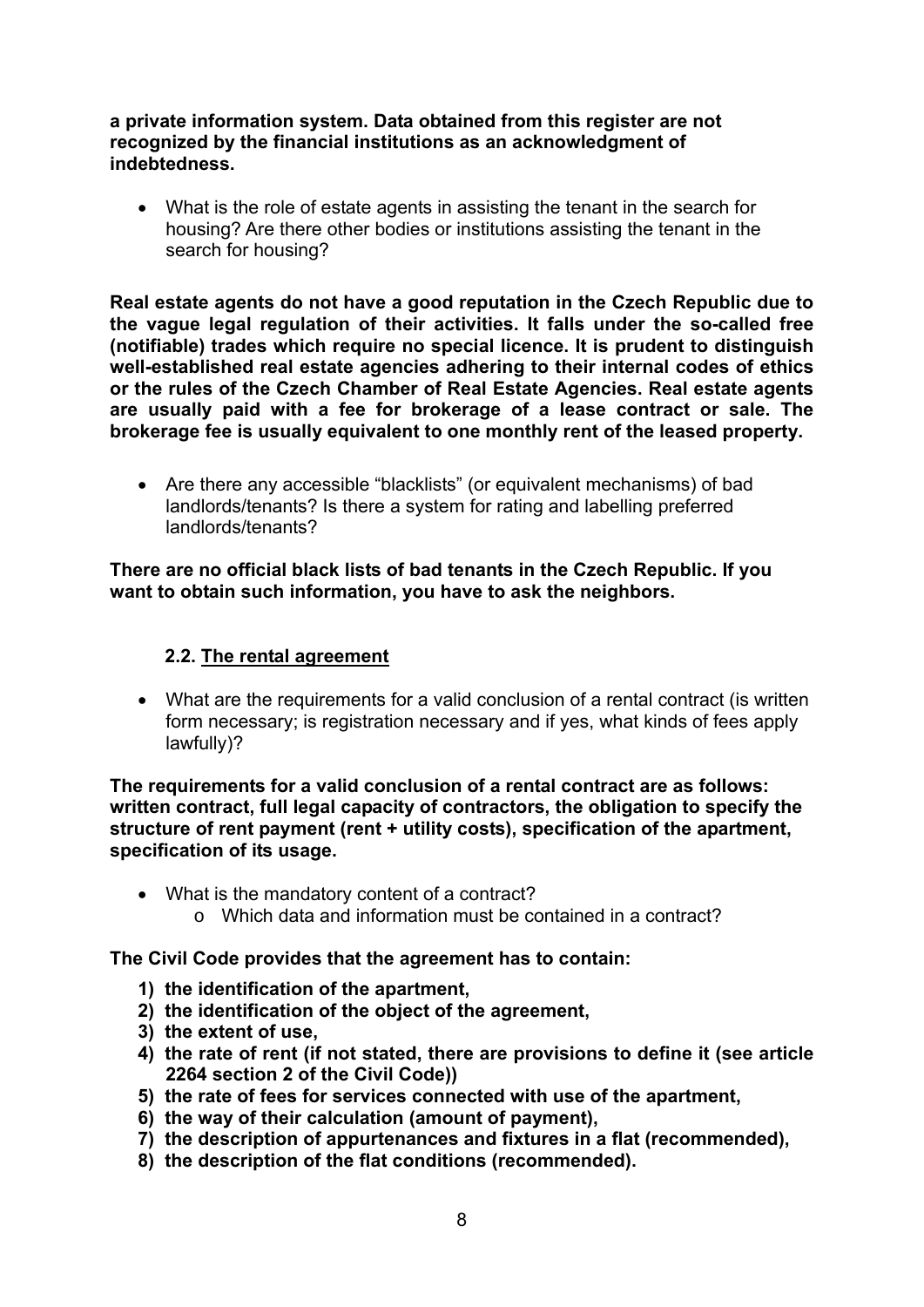**The lease agreement may contain also other contractually agreed requirements, e.g.:** 

- **1) deposit,**
- **2) the extent of repairs carried out by the lessee**
- **3) persons who will live with the lessee in the apartment,**
- **4) approval for building alterations**
- **5) approval for the transfer of flat lease,**
- **6) a notice period to terminate exceeding three months,**
- **7) the term of the lease,**
- **8) consent to sublease.** 
	- $\circ$  Duration: open-ended vs. time limited contracts (if legal, under what conditions?)

**Both types of duration are legal. If there is no time limit in contract we assume that the contract is open-ended. There are also special conditions if the lessee uses the apartment at least three months after the termination of the contract. It is automatically (after three months) prolonged for the same period as it was concluded.** 

> o Which indications regarding the rent payment must be contained in the contract?

#### **The amount of the rent, the utility costs, the date of payment, the form of payment.**

- Repairs, furnishings, and other usual content of importance to tenant
	- o Is it legal for the landlord to shift the costs for certain kinds of repairs (if yes, which?) to the tenant?
	- o Is the landlord or the tenant expected to provide furnishings and/or major appliances?

**Rent must be paid usually monthly in advance to the fifth day of the month. There are special provisions which repairs are paid by the landlord and by the lessee (e.g. dripping faucet). The apartment can be furnished or completely empty equipped just with the usual amenities. The landlord is not allowed to shift the costs for certain kinds of repairs to the tenant. But if there are any major improvements of the apartment the rent can be risen up to 20% but with the approval of the lessee.** 

> o Is the tenant advised to have an inventory made so as to avoid future liability for losses and deteriorations (especially in the case of a furnished dwelling)?

**It is recommended to write a description of appurtenances and fixtures in a flat. It is also recommended to conclude a household insurance contract (not expensive circa 60 EUR a year).** 

o Any other usual contractual clauses of relevance to the tenant **Deposit is usually a part of the contract clauses as well as conditions on automatic rent rising according to the increasing inflation**.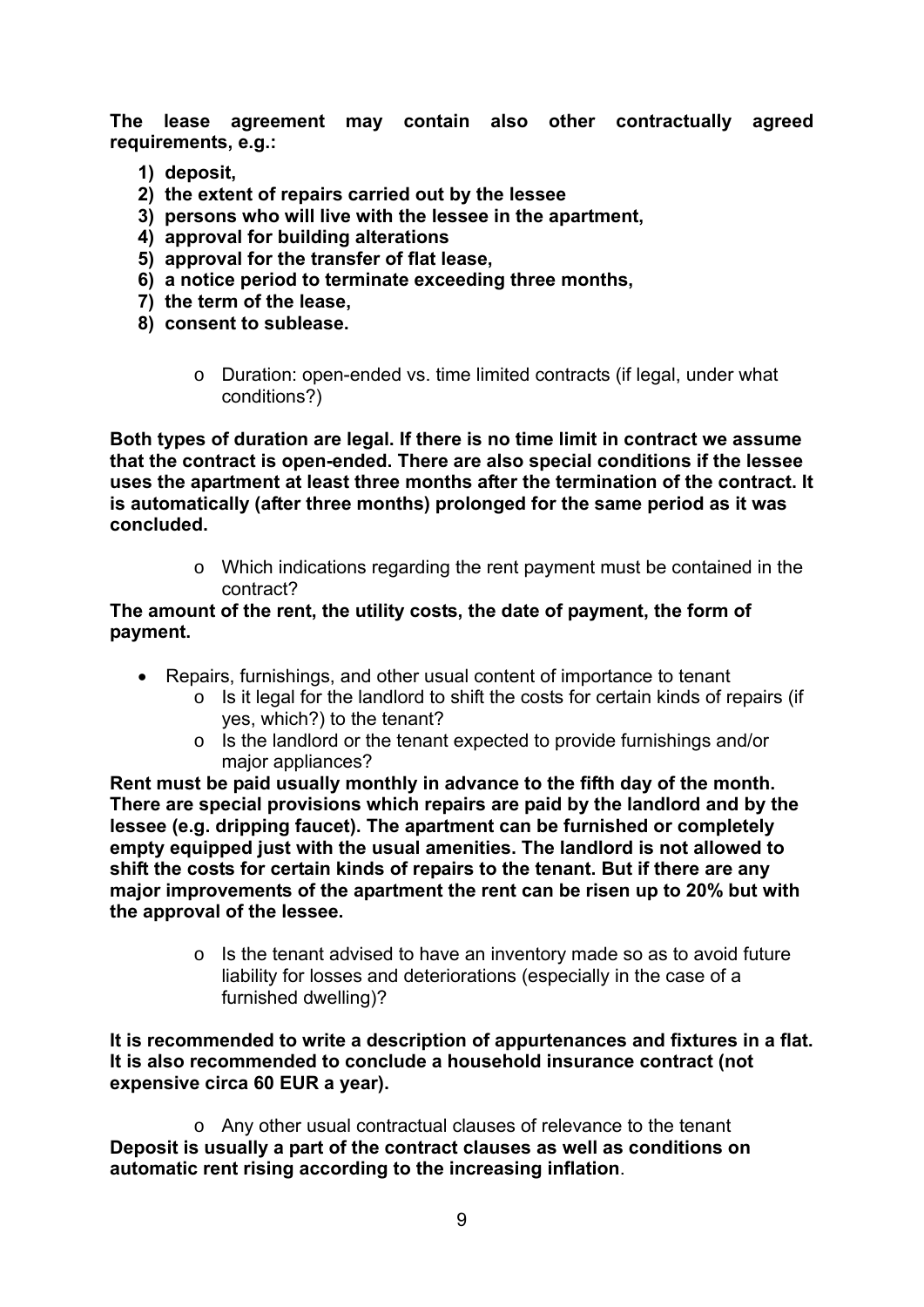- Parties to the contract
	- o Which persons, though not mentioned in the contact, are allowed to move into the apartment together with the tenant (partner, children etc.)?

**The lessee has a right to invite and take into his household whomever he chooses. Should the lessee accept a new member to his household, he will declare an increase in the number of persons living in apartment to the lessor without undue delay. Should he fail to declare this within two months after the day the change occurred, it is considered a serious breach of his duties (Section 2272 of the Civil Code).** 

**The above denotes, that members of the tenant's household are allowed to move into the apartment. The tenant is obligated to inform the landlord about this within two months. The tenant is entitled - without landlord's consent - to share an apartment with any person with whom he/she forms a common household (consumer community in which the persons jointly pay their expenses, alternatively, one person is dependent on the other, such as a child parent).** 

**The lessor may reserve the right for approval of accepting new members into the lessee's household in the contract. This does not apply in the case of close persons or in other cases warranting special consideration. Written form is required for the lessor's approval of accepting a person other than a close person as a member of the lessee's household.** 

**According to Section 2272 par. 3 Civil Code, the lessor has the right to request that only such number of persons that is appropriate considering the size of the apartment live there, in order to make sure certain of them live in standard comfortable and sanitary conditions.** 

> $\circ$  Is the tenant obligated to occupy the dwelling (i.e. to use as tenant's primary home)?

### **No, tenant is not obligated to occupy the dwelling.**

- o Is a change of parties legal in the following cases?
	- divorce (and equivalents such as separation of non-married and same sex couples);

**After a divorce of a marriage there are special conditions under the § 766 of the Civil Code. The court is able to cancel the lease right of that of spouse who may reasonably be expected to be the one to leave the household. There are no special conditions on non-married couples split-up.** 

 apartments shared among students (in particular: may a student moving out be replaced without permission of the landlord);

**No** 

• death of tenant:

**No. If a tenant dies and there has not been a joint apartment lease, the rights and obligations of subletting are transferred to a person who was staying in**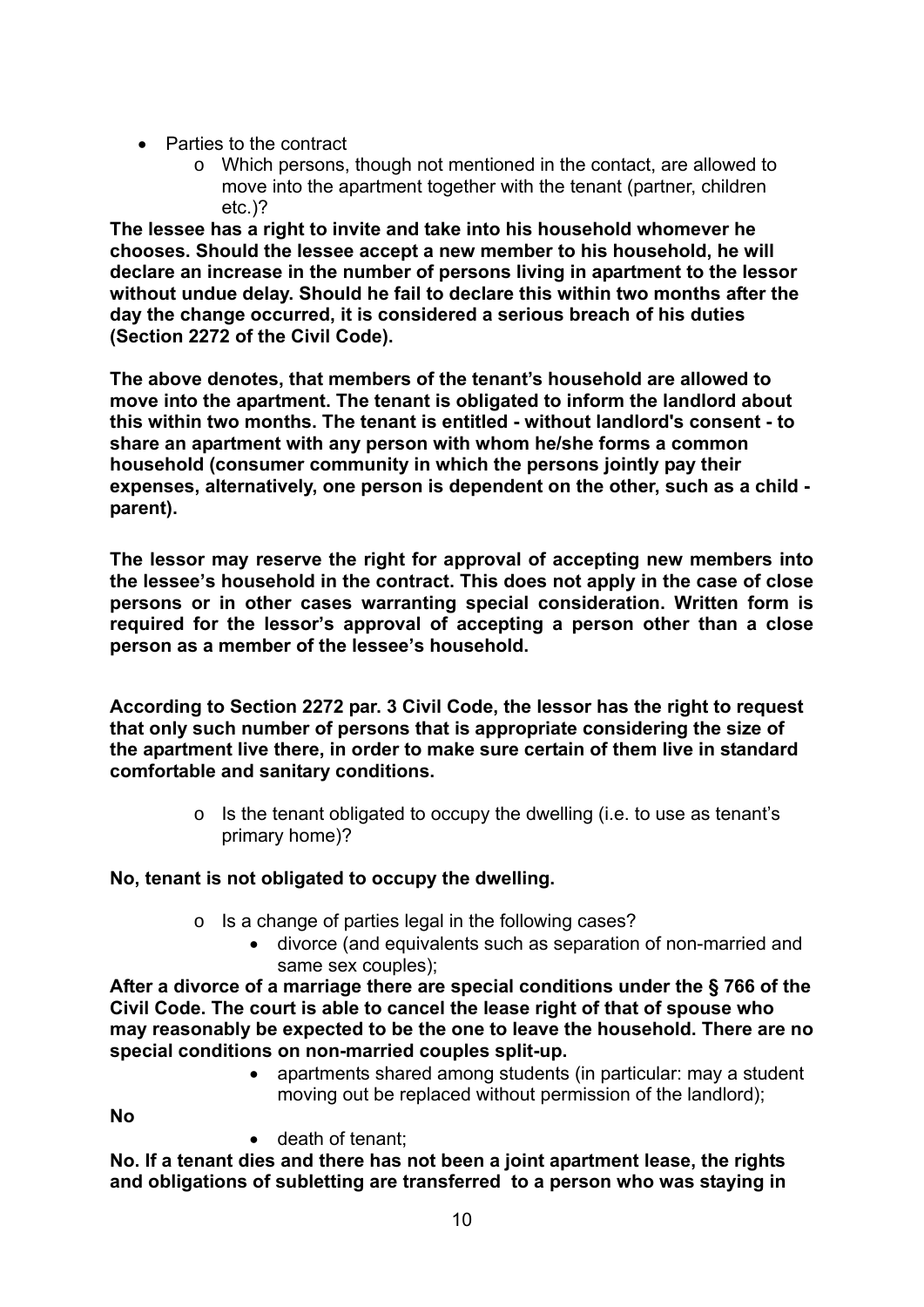**the apartment with the tenant in the household until the date of his/her death and who does not possess his/her own flat.** 

• bankruptcy of the landlord;

**Change of parties is not allowed in this case. According to the bankruptcy act it is only the bankruptcy administrator authorized for dealing with the apartment.** 

> o Subletting: Under what conditions is subletting allowed? How can an abuse of subletting (when the tenant is offered not an ordinary lease contract but only a sublease contract) be counteracted?

**A sub-lease is temporary accommodation in a flat, which is rented by the lessee who does not require it at that time period. It is possible to sub-lease the whole flat. The lessee, who wishes to sublet the flat, must have written approval of the owner of the flat. If the owner of the flat does not give his approval, the sublease contract is invalid. A different situation occurs when the lessee is living in the flat and sub-lease concerns only part of the flat. In this situation, the owner's approval is not necessary.** 

> o Does the contract bind the new owner in the case of sale of the premises?

**According to § 2221 of the Civil Code if there is an apartment owner change the obligations of the landlord follows the new owner according to the lease contract even if it is open-ended.** 

- Costs and Utility Charges
	- o What is the relevant legal regulation of utilities (i.e. the supply of water, heating and electricity)? Must the landlord or the tenant conclude the contracts for provision of utilities?

**The fees for services connected with the use of the apartment must be included in the residential lease agreement. The list of services can be extensive and mainly depends on the will of the lessor. The services are provided together with housing and their basic list is included in the price assessment of the Ministry of Finance No.01/2013.** 

> o Which utilities may be charged from the tenant by the landlord? What is the standard practice?

#### **The services that are associated with the dwelling provided by the lessor are:**

- **heating,**
- **lighting and cleaning common areas in the house,**
- **supply of hot water,**
- **supply of drinking water,**
- **removing waste water by sewerage,**
- **inspection and cleaning of chimneys,**
- **use of lifts (elevators),**
- **equipping the flat with joint television and radio antennas,**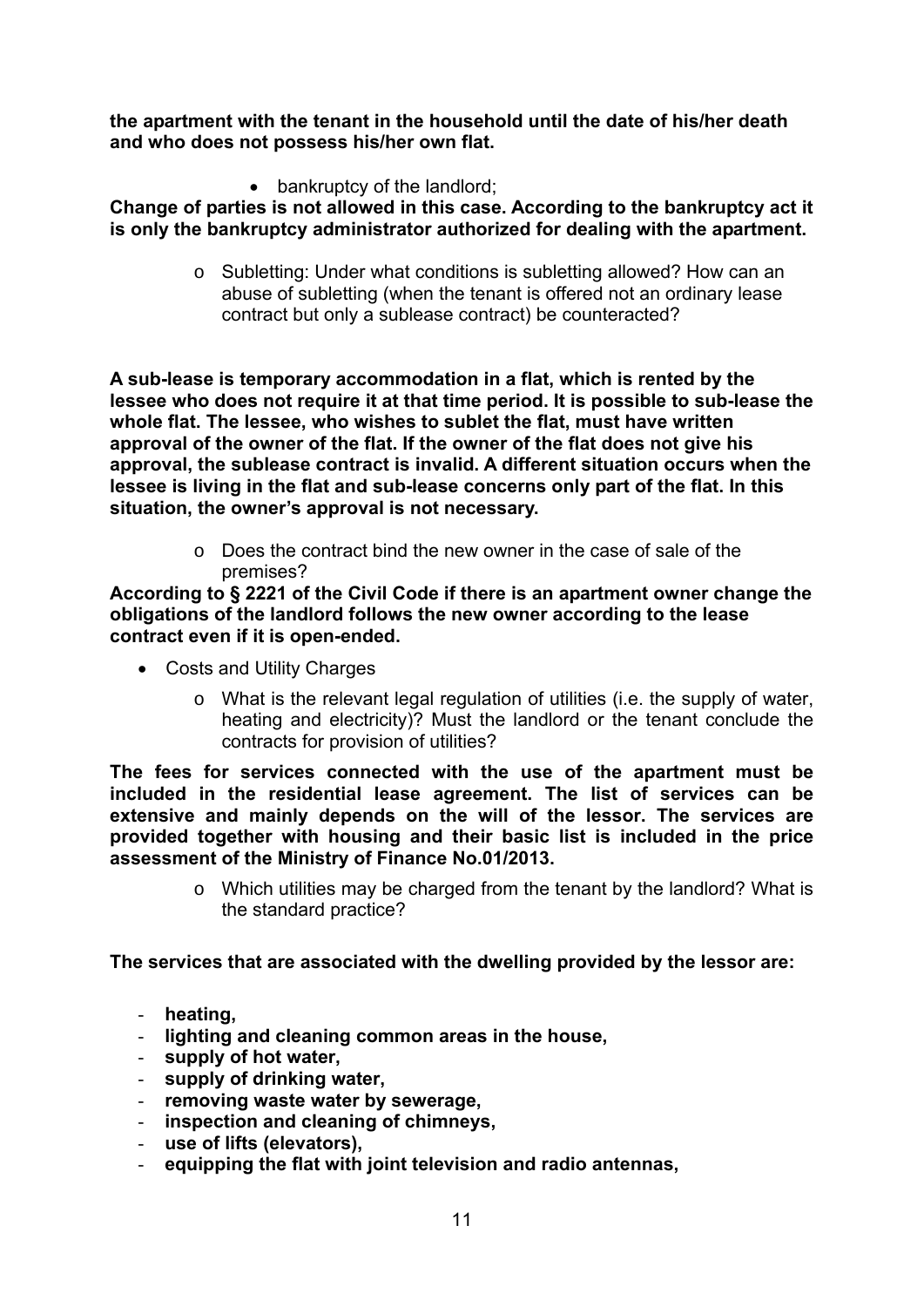- **disposal of sewage and cleaning septic (all services must be included in the lease agreement)** 
	- o Is the tenant responsible for taxes levied by local municipalities for the provision of public services (e.g. for waste collection or road repair)?

**The person who will be responsible for taxes levied by local municipality should be specified in the lease agreement.** 

> o Is it lawful to shift condominium costs, and if yes, which ones, onto the tenant (e.g. housekeeping costs)?

**Specification of services provided together with the use of an apartment depends on the technical facilities of the house and therefore sometimes it is possible to provide some extra services (e.g. sauna, guarding the house, pool, etc.). On average, the list of services incorporated in the lease agreement shall be modified without limitations (the extent depends only on the facilities of the house and the will of the lessor). The range of services provided in particular house is reflected in the rent amount. Extra subsequent payments can´t be charged.** 

Deposits and additional guarantees

**According to § 2254 Civil Code, the parties can stipulate that the lessee gives the landlord a financial deposit which ensures that former will pay the rent and meet other obligations under the lease. The deposit shall not be more than six times the monthly rent. At the end of the lease, the landlord is obliged to refund the deposit to the lessee; possibly the lessor will counterbalance a sum of money which the lessee owed to him on rent. The lessee shall be entitled to the interests on the deposit at least at the statutory rate.** 

o What is the usual and lawful amount of a deposit?

**The usual and lawful amount of a deposit is maximum 6 rents.** 

o How does the landlord have to manage the deposit (e.g. special account; interests owed to the tenant)?

**Following a written notification, the lessee is obligated to supplement the deposit to its original extent within one month if the lessor rightfully used the deposit. Following the end of the lease, the lessor is obliged to return any undrawn deposit money with interest within one month since the date the lessee vacates the apartment and yields it up to the lessor, unless they agreed otherwise.** 

 $\circ$  Are additional guarantees or a personal guarantor usual and lawful?

**Additional guarantees are unlawful.**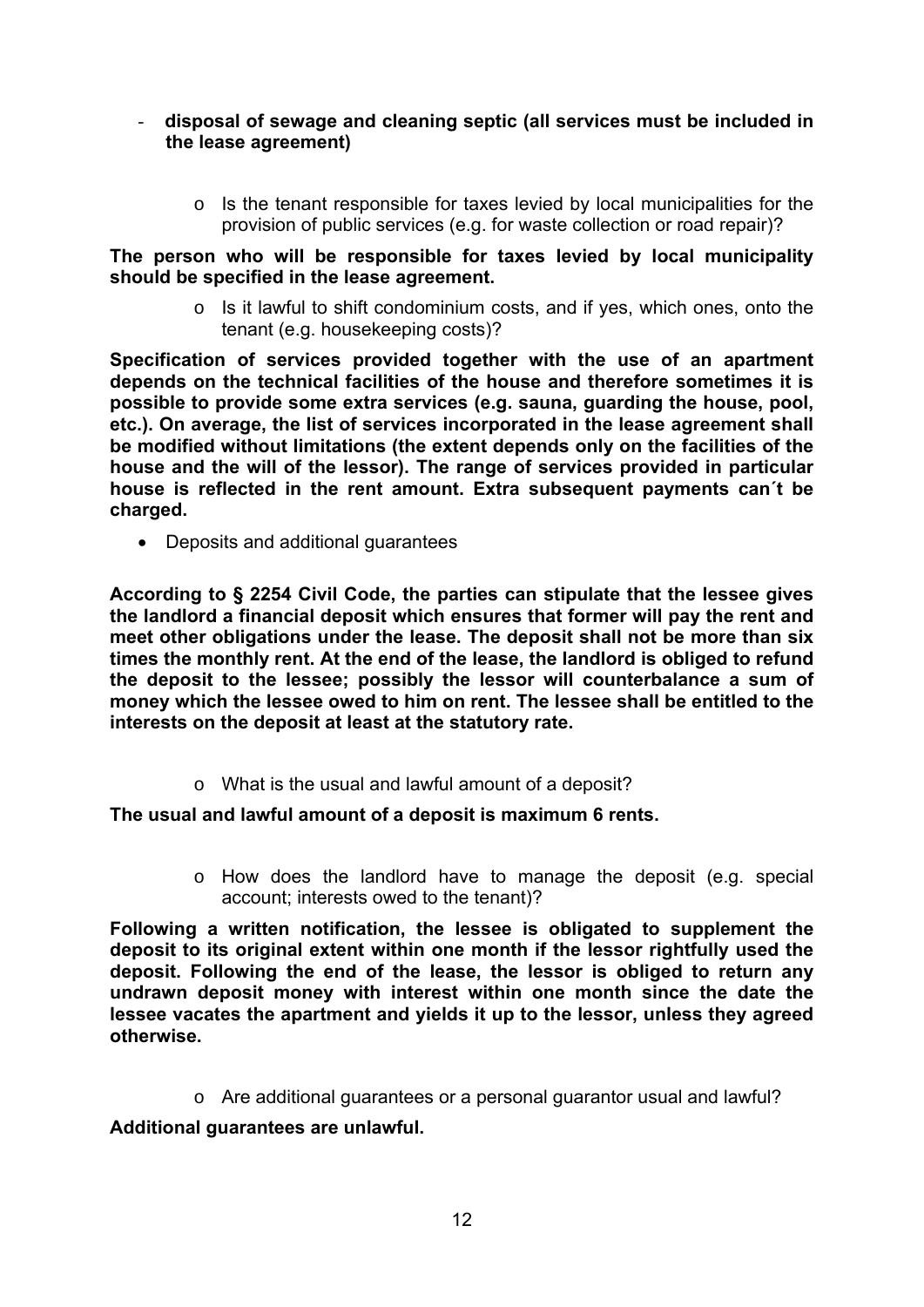o What kinds of expenses are covered by the guarantee/ the guarantor?

**The lessor is authorized to use the deposit to settle claims on rent or payment of services, unless his or her agreement with the lessee stipulates otherwise.** 

#### **3. During the tenancy**

#### **3.1. Tenant's rights**

• Defects and disturbances

**Should the lessee find the apartment damaged or a defected in such a way that the defects need to be rectified without undue delay, he will immediately notify the lessor. Other damages or defects which prevent the usual use of the apartment will be reported to the lessor without undue delay. The lessor is required to repair damage or rectify the defect within a reasonable period after notification by the lessee. Should the lessor fail to do so without undue delay and properly, the lessee may rectify the problem himself and request reimbursement for the incurred costs or else a reduction in rent, unless the damage or defect are not of substantial nature.** 

- o Which defects and disturbances are legally relevant (e.g. mould and humidity in the dwelling; exposure to noise e.g. from a building site in front of the dwelling; noisy neighbors; occupation by third parties)?
- o What are the tenant's remedies against the landlord and/or third parties in such situations (e.g. unilateral rent reduction vs. rent reduction to be allowed by court; damages; "right to cure" = the landlord's right to repair the defect; the tenant first repairs the defect and then claims the costs from the landlord)

**The neighbourhood protection against (noise, smell, vibrations etc.) is provided by the article 1013 of the Civil Code. The owner (user) is obliged to avoid everything what can annoy other owners (users) of apartment. When somebody breaks this legal prohibition he can be sued. If the violation occurs again after the court ruling, there can be fines granted up to the amount of 2500 EUR repeatedly.** 

**The right for an adequate rent reduction may result from:** 

| he problem of worsening conditions of usage                                  |   |
|------------------------------------------------------------------------------|---|
| $\mathbf{2}$                                                                 | N |
| o provision of utilities connected with a flat usage                         |   |
| $\cdot$ 3.                                                                   | в |
| uilding work in a house                                                      |   |
| Therefore all defects which may influence the agreed use of the flat will be |   |
| legally relevant.                                                            |   |

- Repairs of the dwelling
	- o Which kinds of repairs is the landlord obliged to carry out?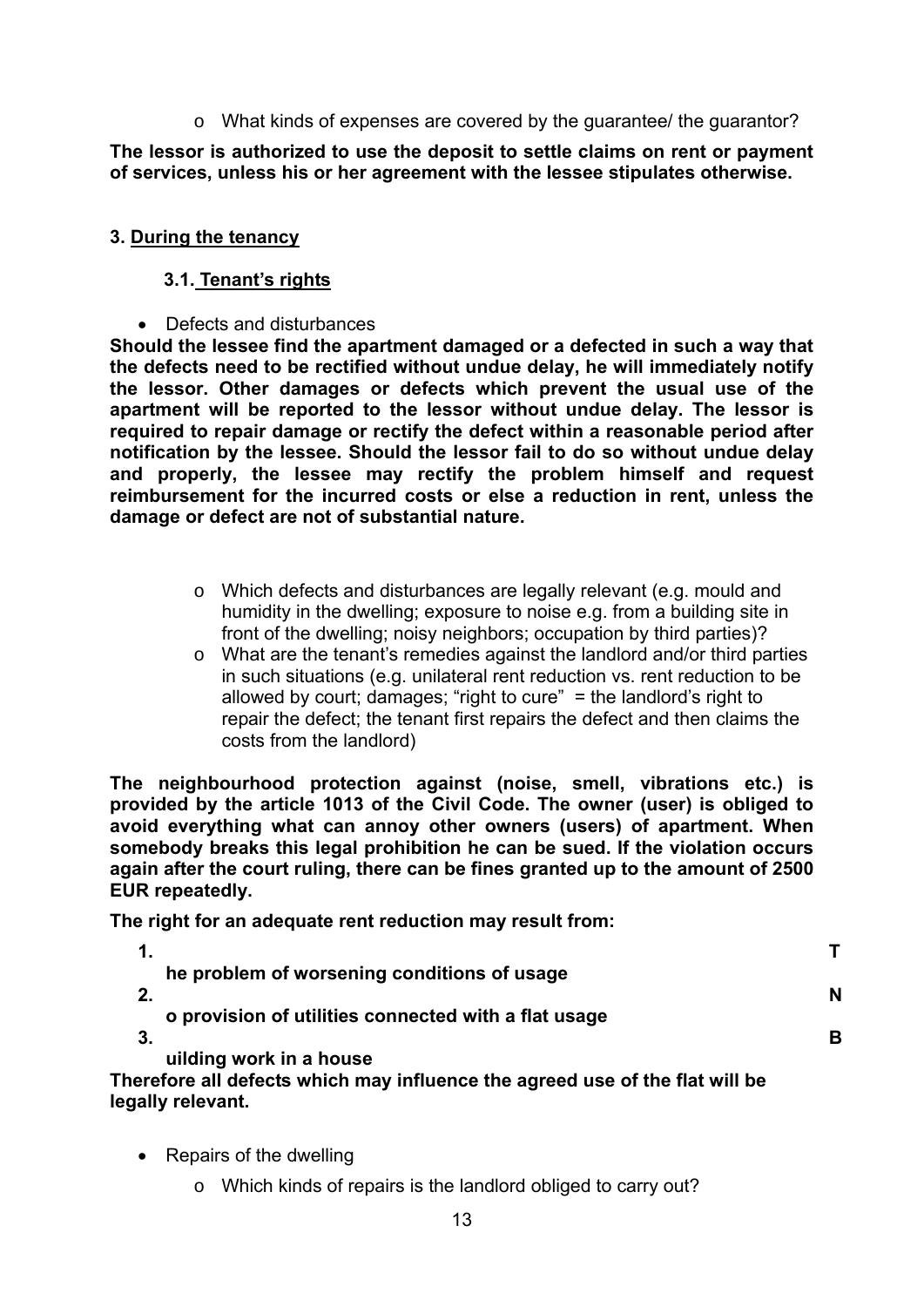**The basic duty of the landlord is to hand an apartment over in a suitable condition for proper use. Generally, a tenant cannot carry out any construction work in the apartment without the landlord´s consent. The landlord is not obliged to grant him any permission. In the opposite situation (the landlord wants / needs to perform repairs ) the landlord must have the tenant´s consent, but the latter may refuse only when a compelling reason (typically an illness) occurs .** 

> o Does a tenant have the right to make repairs at his own expense and then deduct the repair costs from the rent payment?

**The parties may, however, agree that the flat is handed over without the necessary improvements and that the tenant is permitted to execute the necessary repairs - for example, because of his/her skill. In return, the tenant will receive a discount on rent. Minor home repairs are required to be done unless otherwise agreed - by the tenant. These repairs are defined by legislation, which ranks among them for instance replacement of handles, locks, blinds, circuit breakers, bells, lights, faucets, sinks, etc. On the other hand, radiator repairs, or the replacement of a gas cap for an apartment (not cooker) does not belong to minor repairs.** 

• Alterations of the dwelling

**The existing Civil Code accepts the principle that small repairs and everyday maintenance of the apartment are performed by the lessee at his own expense. The extent of small repairs borne by the lessee at his expense and risk are specified by Government Decree No. 258/1995 Coll. Maintenance of apartment is understood in the decree as painting of the apartment including repairs of plastering, wallpapering, floor and floor-cloth cleaning, cleaning of sinks, regular inspections and cleaning of fixtures and fittings. Should the lessee not perform small repairs and everyday maintenance in a timely manner, the lessor has a right to carry them out at his expense upon prior notice and subsequently request reimbursement from the lessee.** 

o Is the tenant allowed to make other changes to the dwelling?

**Minor home repairs are required to be done by the tenant. These repairs are defined by legislation. The tenant is allowed to even make a reconstruction of the dwelling if the landlord agrees.** 

> • In particular, adaptations for disability (e.g. building an elevator, ensuring access for wheelchairs etc.)

 **If the landlord doesn´t agree he can be sued for an approval only in cases of some necessary reconstructions or changes according to the health of the tenant (e.g. enlargement of doors due to wheelchair access).**

Affixing antennas and dishes

**The tenant is allowed to affix antennas and dishes.**

• Repainting and drilling the walls (to hang pictures etc.)

**The tenant is allowed to repainting and drilling the walls.**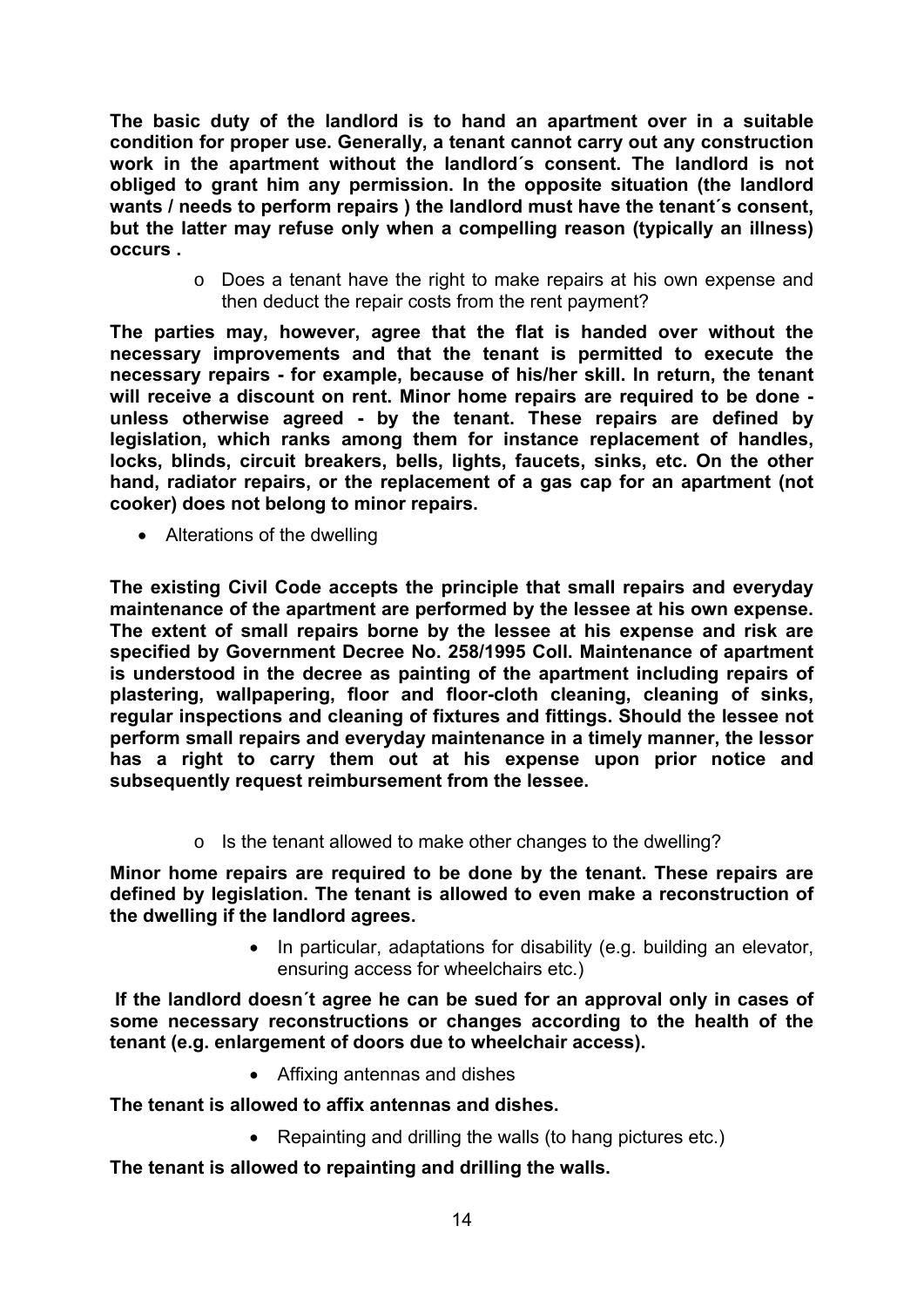- Uses of the dwelling
	- o Are the following uses allowed or prohibited?
		- keeping domestic animals

**Keeping animals is allowed due to the provision of article 2259 of Civil Code. The animal breeding may not bother (smell, noise) other neighbours.** 

• producing smells

**The neighbourhood protection against smells production is provided by the article 1013 of the Civil Code. It means: you can produce common smells (cooking) but the producing can´t be inappropriate to local circumstances (which are different in city and villages).** 

• receiving guests over night

**Allowed according to article 2272 of the civil code**.

• fixing pamphlets outside

**Same case as producing smells (see above). The neighbourhood protections is aimed against all sorts of violations breaking the appropriate local circumstances level.** 

• small-scale commercial activity

**The tenant may run a business in the apartment, provided that no increased burden on apartment will occur (damages (broken doors) caused by excessive visits).** 

#### **3.2. Landlord's rights**

- Is there any form of rent control (restrictions of the rent a landlord may charge)?
- Rent and the implementation of rent increases

**The abolition of the government regulation No. 567/2002 Coll.** *de facto* **abolished rent control. The level of rent for a flat was defined in a contract and while setting the amount of the rent it was only good manners that needed to be considered (§ 39 Civil Code). The contractual parties were also negotiating the possibility of a unilateral rise of rent. It should be emphasized that a unilateral rent increase must not depend on the will of just one contractual side. The rules concerning the increase of rent and its manner must be included in the contract. Inflation clauses are very common. The same can be applied to agreements concerning changes of rent.** 

**Currently the rent is based upon the agreement between the parties. But if the rent is not arranged, it is assumed (according to §2246 section 2 of the Civil Code) that the rent is on the level which is comparable (same size and location of apartment) in place and time with rents arranged in this location.** 

o When is a rent increase legal? In particular: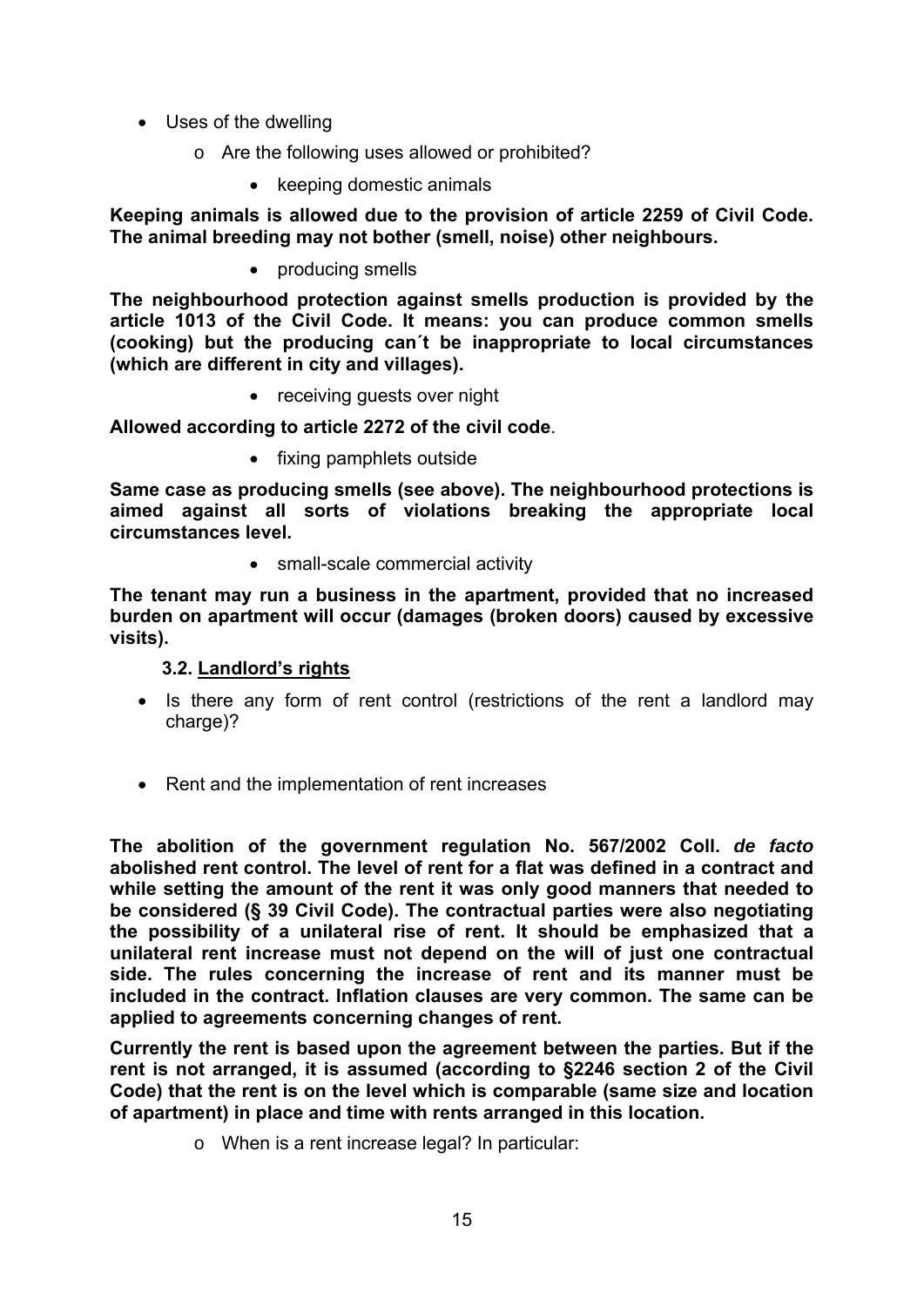**Regulation of § 2246 Civil Code states that the level of rent should be equal to similar ones on the day of the contract formation at the place usual for the rent defined by similar contractual conditions. If it is not stipulated by the parties, defining the rent level would not be an obligatory part of the lease contract. In case of a situation where the rent differs from the usual price, the Civil Code defines the procedure for its alteration. Rent would be negotiated for 1 month and its price would be fixed by the parties to contract (§ 2246).** 

> Are there restrictions on how many times the rent may be increased in a certain period?

**The annual rent increase will also be the competence of the parties to contract. The rent increase proposal, according to the New Civil Code clearly specifies formal and contextual conditions. Any increase must be agreed by the parties (just few exceptions are allowed (major reconstructions) see article 2250 of the Civil Code).** 

> • Is there a possible cap or ceiling (fixed by statute or jurisprudence) which determines the maximum rent that may be charged lawfully?

**In case the parties to contract do not stipulate the rent increase or do not directly exclude it, there may come a situation that a lessor suggests in written form a rent increase up to the level comparable to the usual rent in a certain location. This, however, is possible when a suggested increase applied in the last 3 years would not be higher than 20% according to article 2249 of the Civil Code.** 

> o What is the procedure to be followed for rent increases? To what extent can the tenant object to a rent increase?

**Article 2249 section 2 of the Civil Code states detains and procedure for finding similar rent usual for a certain location. If the lessee agrees with the rent increase proposal, they will pay the increased rent starting with the third calendar month after delivery of the notice. If the lessee does not agree with the proposal (and does not voice within 2 months after the delivery of the proposal) the lessor has a right during the next 3 months to ask a court for setting the rent height. The court will not take into consideration a proposal (if suggested by a lessee) made after the expiration of this period. The court, based on the lessor's proposal, set the level of the rent. Regulation § 2249 section 3 states that the rent level set by court would be usual for time and location, and in force from the day of the proposal. The procedure is similar in case of the rent decrease.** 

- Entering the premises and related issues
	- o Under what conditions may the landlord enter the premises?

**Without the consent of the tenant, the landlord is not entitled to enter the apartment. The Civil Code therefore contains provisions that allow the landlord entry into the apartment only for serious reasons and with the participation of**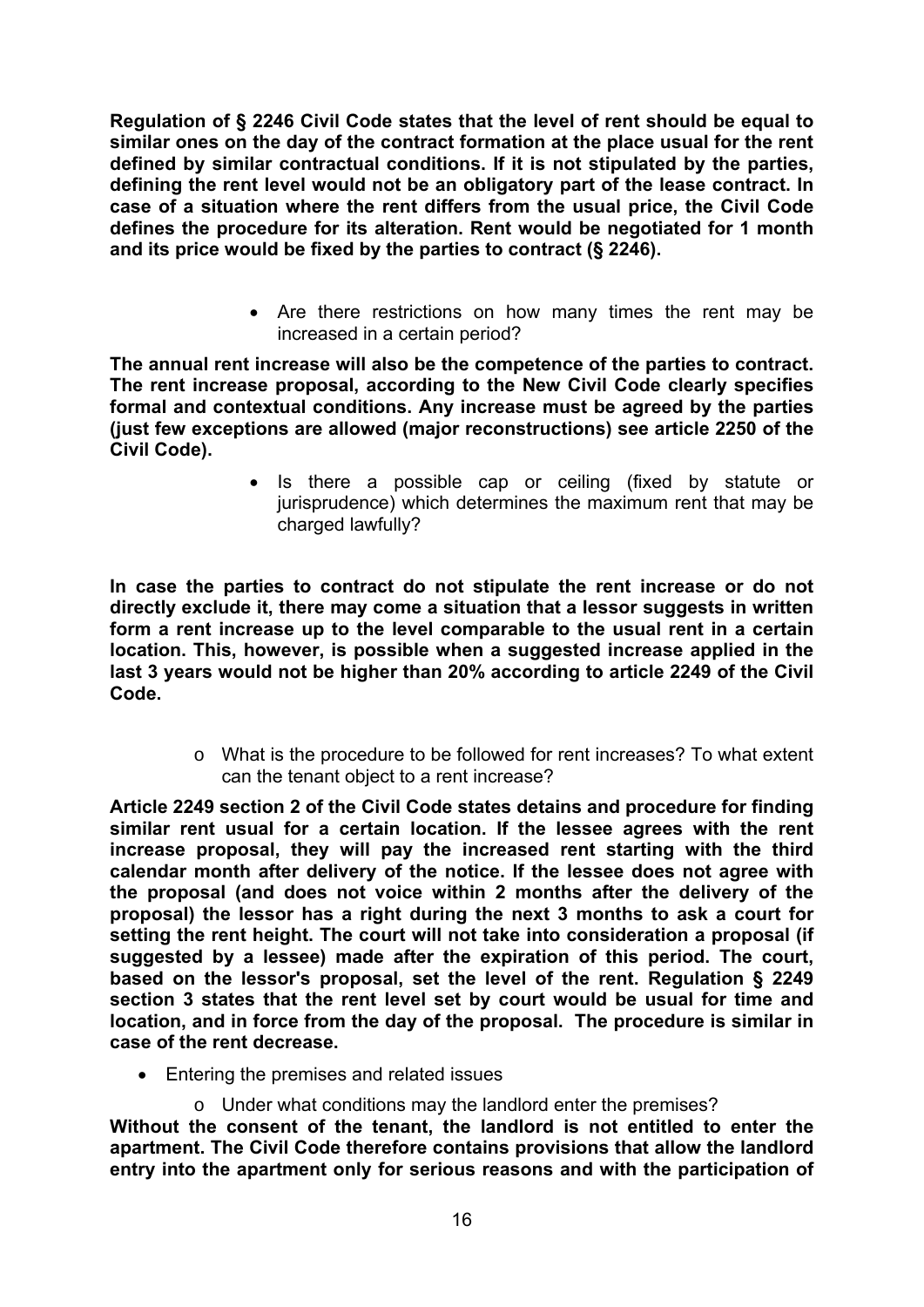**the tenant. This includes the following cases: the landlord is entitled to request access to the apartment in order to check whether the lessee uses the thing in a proper manner, the tenant must allow the landlord, after written notice, installation and maintenance of equipment for the measurement and control of heat, cold and hot water, and the deduction of the measured values.** 

**The tenant is also required to provide access to additional technical equipment, if they are a part of the apartment belonging to the landlord tenant must allow the landlord make repairs.** 

**The landlord is also entitled to enter the apartment during the last three months of the contract duration, while showing the apartment to new possible tenants. Also this right is connected to the participation of the actual tenant.** 

**If the tenant knows that he will be absent for more than two months, he is obliged to ensure a person who will be able to open the apartment if necessary. If an emergency occurs (fire, flood etc.) the landlord can enter the dwelling even without a permission while acting with respect to the property and privacy of the tenant.** 

o Is the landlord allowed to keep a set of keys to the rented apartment?

#### **Yes, the landlord is allowed to keep a set of keys (e.g. in case of emergency).**

o Can the landlord legally lock a tenant out of the rented premises, e.g. for not paying rent?

**No, he is not allowed to change locks or to lock the doors. Non-payment of rent is a breach of contract and it must be solved according to its provisions (e.g. termination, eviction etc.).** 

o Can the landlord legally take or seize a tenant's personal property in the rented dwelling, in particular in the case of rent arrears?

**Yes, the landlord is entitled to retain tenant's personal property in case of rent arrears (see article 2234 of the Civil Code).** 

#### **4. Ending the tenancy**

#### **4.1. Termination by the tenant**

- Open ended contract (if existing): under what conditions and in what form may the tenant terminate the tenancy?
- Under what circumstances may a tenant terminate a tenancy before the end of the rental term (e.g. unbearable neighbours; bad state of dwelling; moving for professional reasons)?

#### **The tenant has the right to terminate the tenancy contract unilaterally even without giving any reasons**.

 May the tenant leave before the end of the rental term if he or she finds a suitable replacement tenant?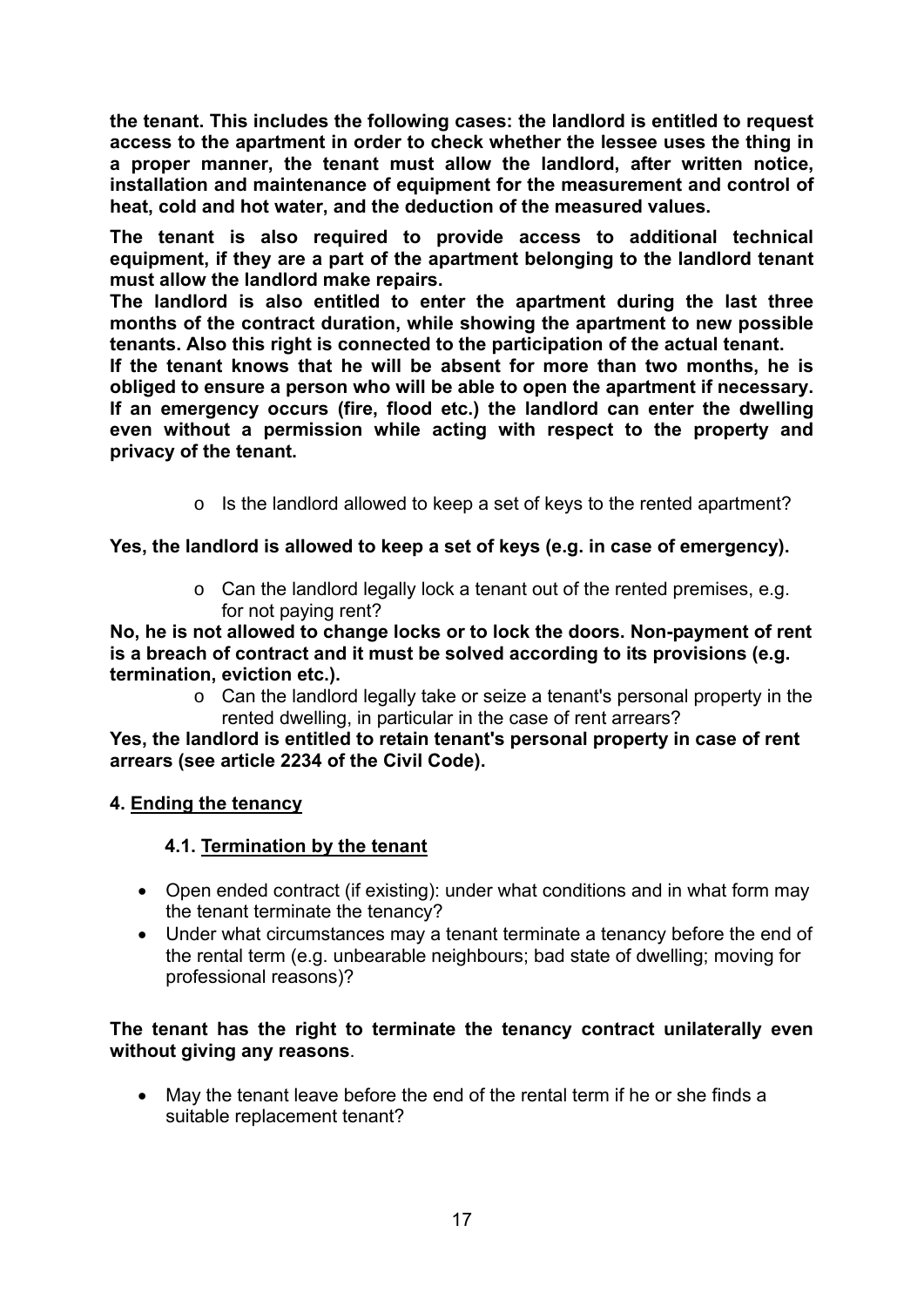**Since the tenant always has the right to terminate the tenancy contract, it is possible for him/her to leave after proper notice is given. Actually he has no duty to live in the apartment. His only duty is to pay the rent. Nevertheless the lease relation is terminated not immediately after the notice is given but after the period expires (at least three months´). The period starts to run next month after the notice is properly delivered to the other party of the contract. The reason for having the period is to protect the tenant against the unlawful termination of the contract from day to day, without having a serious reason (rent arrears, violation of good manners etc.). This adoption is regulated because of the protective function of the law. Because there is also equality as a principle of civil law, the period has to be the same for the tenant and the landlord as well.**

#### **4.2. Termination by the landlord**

• Open ended contract (if existing): under what conditions and in what form may the landlord terminate the tenancy (= eviction) (e.g. the landlord needs the house for himself or wants to renovate and use it differently in the future)?

**While the landlord may give notice of tenancy termination only due to the reasons enumerated by the law, the tenant does not have to specify the reasons for a notice in any way. Written notice shall specify the deadline of the tenancy. Notice period shall not be shorter than three months and shall terminate at the end of the calendar month. The notice period begins on the first day of the month following the month in which the notice is delivered to the second party.** 

o Must the landlord resort to court?

**The landlord may cancel the agreement without court approval if the tenant or those who live with him, despite previous written warnings, violate good manners in the house; the tenants grossly violate their obligations stated in the tenancy agreement, in particular by not paying the rent and not paying for services bound with the use of an apartment in the amount of triple monthly rent; if the tenant has two or more dwellings, except cases when he/she can not be fairly required to use only one apartment.** 

- o Are there any defences available for the tenant against an eviction?
- Under what circumstances may the landlord terminate a tenancy before the end of the rental term?

**The landlord may terminate the contract without the consent of the court when the landlord requires the apartment for himself/herself, his/her spouse, children, grandchildren, son-or daughter-in law or their parents or siblings; if the tenant ceased to work for the landlord and the landlord needs the staff flat for another tenant who will work for him; if it is necessary in public interest so that the apartment cannot be used or the apartment or house requires renewal, during implementation of which the flat or house cannot serve its purpose for longer time; if it is an apartment architecturally related to areas designated to**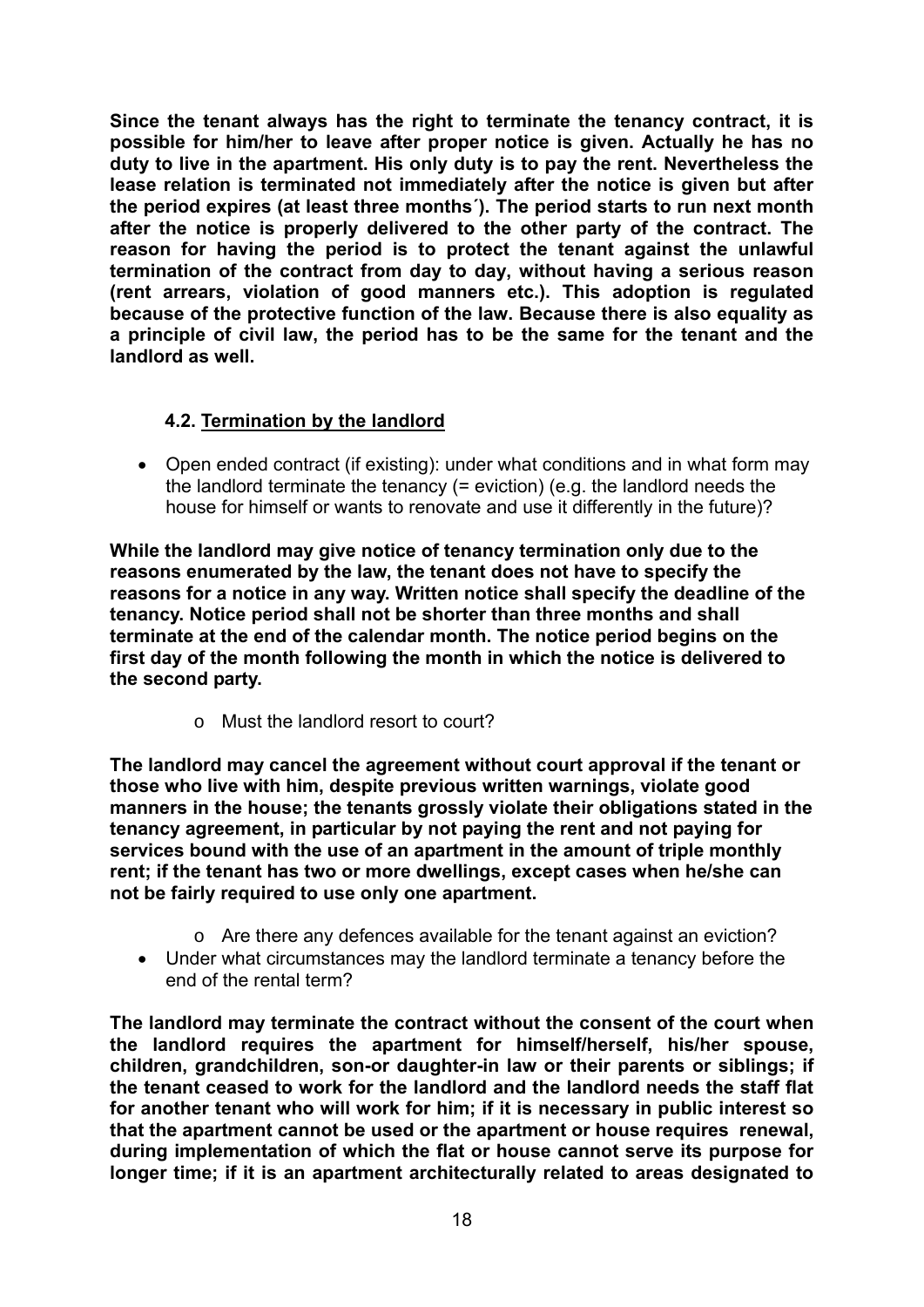**operate a business or other entrepreneurial activities and the tenant or owner of the non - residential premises wants to use the apartment.** 

- o Are there any defences available for the tenant in that case?
- What happens if the tenant does not leave after the regular end of the tenancy or does not hand in (all) the keys of the dwelling?

**The tenant is entitled to petition the court to assess whether the landlord has legally terminated a tenancy. There is a preclusion period of two months to instigate this special action. If the tenant does not leave the dwelling after the end of the contract, the landlord is obliged to ask the court for the execution of this duty. It´s usually the executors who realize the eviction at the expense of the tenant.** 

#### **4.3. Return of the deposit**

 Within what timeframe and under what conditions does the landlord have to return the tenant's security deposit?

**At the end of the lease the landlord will have the obligation to refund the deposit to the tenant; possibly the lessor will counterbalance a sum of money which the lessee owed to him on rent. The lessee shall be entitled to the interests on the deposit at least at the statutory rate.** 

- What deductions can the landlord make from the security deposit?
	- o In the case of a furnished dwelling: may the landlord make a deduction for damages due to the ordinary use of furniture?

**The landlord is not entitled for deductions for damages due to ordinary use of furniture. He/she is entitled only for deductions on rent arrears or actual damages (broken chair, broken light etc.).** 

#### **4.4. Adjudicating a dispute**

**The Czech Republic has a four-tier system of courts comprising district courts, regional courts, two high courts (seated in Prague and Olomouc) and the Supreme Court (seated in Brno).[3](#page-18-0) There is a two-instance proceedings system, meaning that one can appeal the decision of a lower-tier court in a higher-tier court. Regional courts deal with appeals against decisions of the district courts. First-instance decisions of the regional courts can be appealed against in one of the two high courts.** 

- In what forum are tenancy cases typically adjudicated?
	- o Are there specialized courts for adjudication of tenancy disputes?

#### **Special "lease" courts do not exist in the Czech Republic. Lease disputes are decided exclusively by a single judge. Lay judges are only used in the court of**

<span id="page-18-0"></span><sup>1</sup>  $3$  The Constitutional Court is not a part of the system of general courts; it is considered a part of a special system of courts comprising only the Constitutional Court itself.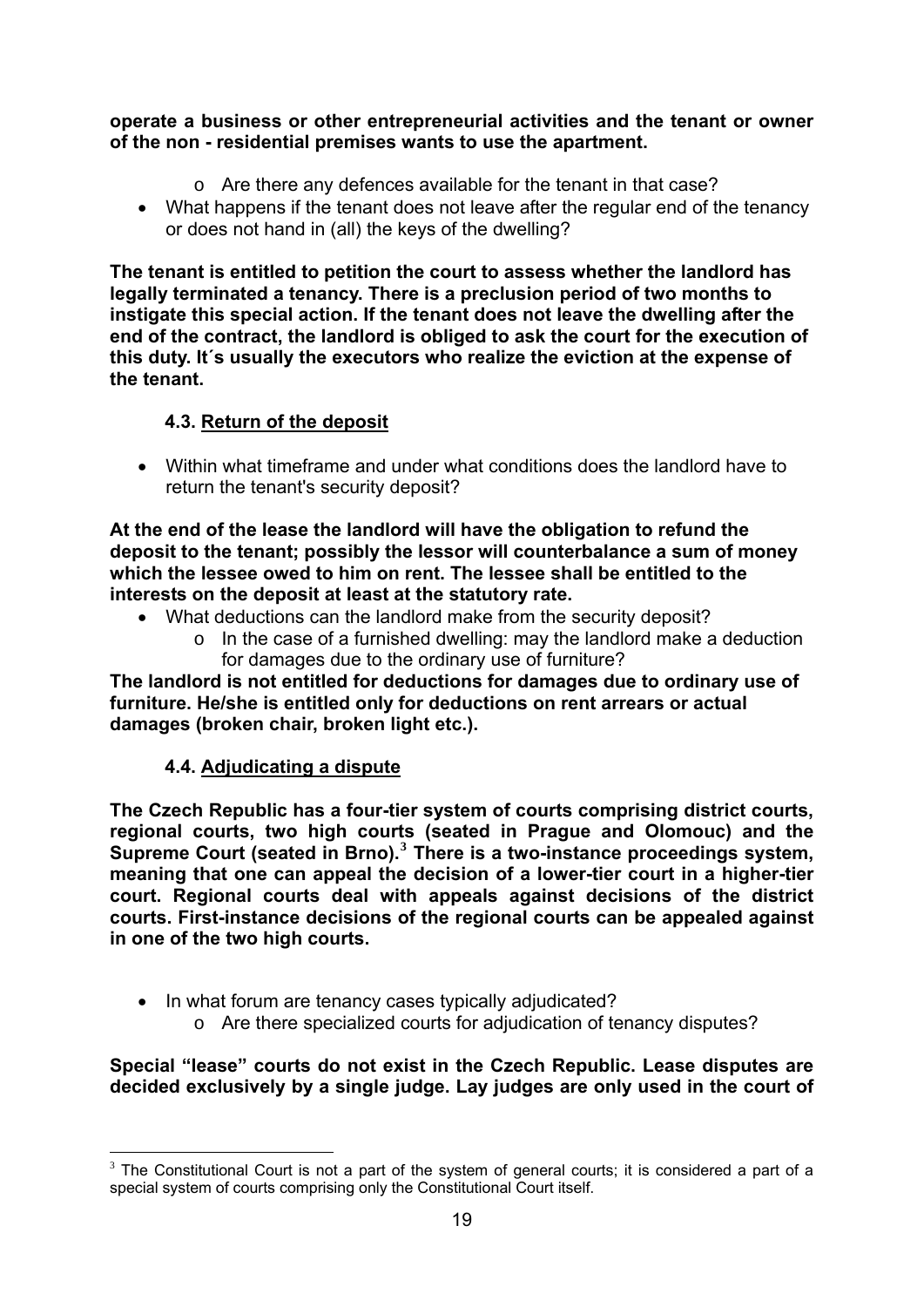**first instances in cases of labour disputes. The possibility of deciding leaserelated disputes by an arbitrator or an arbitration court cannot be omitted.** 

**Unless the law stipulates otherwise, all first-instance proceedings take place before district courts. The Czech system of courts does not include special courts for deciding in the matters of lease.** 

**From the territorial jurisdiction point of view it is necessary to separate the matter into more than one category. If rent or any other performance resulting from the lease is the object of the lawsuit, it is a case of ordinary performance and the general territorial jurisdiction is applied – § 84, § 85 (corresponding paragraphs according to the nature of the defendant – judicial or natural person, etc.). If the legal relation of the lease itself is concerned, i.e. its existence and continuation or termination, exclusive territorial jurisdiction according to § 88 letter i) is applied, that is the court in whose district the real property lies.** 

> o Is an accelerated form of procedure used for the adjudication of tenancy cases?

**For tenancy cases apply the same procedures as for classical civic legal proceedings. In accordance with § 6 of the Civil Procedure Code the court proceeds in the proceedings predictably and in coordination with the parties so as the protection of the rights of the parties is fast and efficient.** 

> o Is conciliation, mediation or some other form of alternative dispute resolution available or even compulsory?

**Parties may agree that property disputes arising from lease will be decided by one or more arbitrators or a permanent arbitration court.[4](#page-19-0) A valid arbitration clause is a prerequisite. It cannot be arranged as a part of the lease agreement, only as a special agreement.** 

**The arbitration proceedings in relation to the consumers (including lessees) are endowed with certain peculiarities:** 

- **a) the arbitration agreement must be concluded on its own and not as part of conditions in the main contract; otherwise it is invalid.**
- **b) the entrepreneur is obliged to provide, with a sufficiently long period of time in advance, the consumer with an adequate explanation, in order for the consumer to be able to determine, what consequences the arbitration clause may bring about. An adequate explanation is understood as an explanation of all the consequences of the arbitration clause.**
- **c) a concluded arbitration clause must include truthful, accurate, and complete information about:**

1

<span id="page-19-0"></span> $4$  Arbitrable denotes those legal relations in which the state power did not reserve the right to decide exclusively by state courts (or by its other organs) and thus conceded that some disputes can be judged also by arbitrators if the participants stipulate so. It is an area where the state committed to recognize and enforce arbitration awards in dispute resolution that were achieved in a special procedure, which takes place at the initiative of the parties and with their participation in a way that the state allows–arbitration proceeding.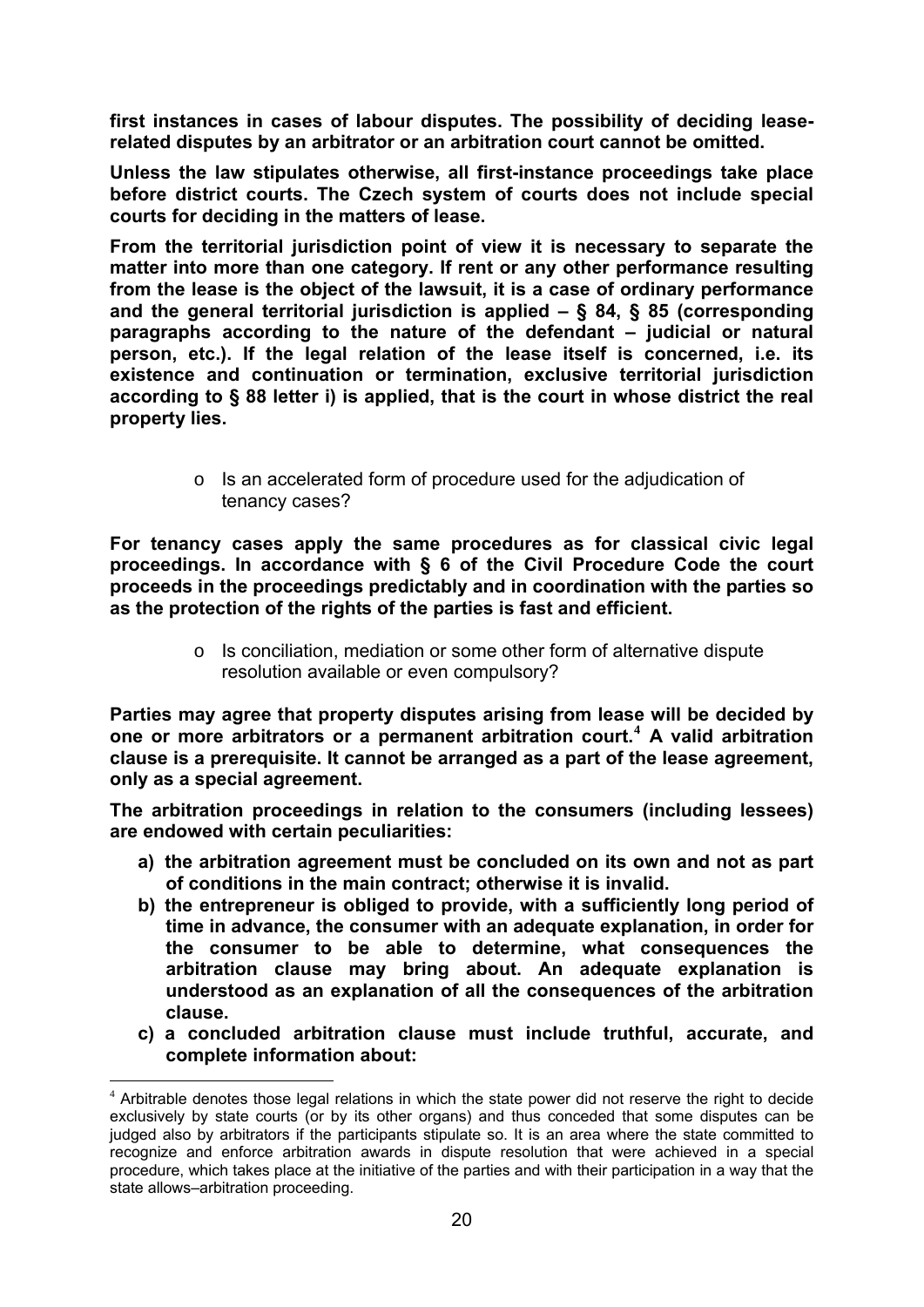- **the arbitrator or the fact that a permanent arbitration court decides,**
- **the way of initiation of the arbitration proceedings and its form,**
- **the reward for the arbitrator and the expected kinds of expenses, which the consumer may incur as result of the proceedings, as well as about the rules for their declaration,**
- **the place where the arbitration proceedings takes place,**
- **the manner of delivering the arbitration findings to the consumer,**
- **the fact, that a legitimate ruling is executable.**

#### **5. Additional information**

 How does a prospective tenant proceed in order to get social or subsidized housing (e.g. dwellings offered by housing associations, municipalities, public bodies etc.) or housing allowances?

**The social housing system in the Czech Republic is based on housing allowances. The Ministry of Labor and Social Affairs administers two types of subsidies in the area of housing (both of them are intended for people in**  material need). The first one is the "Housing allowance"<sup>[5](#page-20-0)</sup>. Property owners or **tenants registered as permanently resident in that property are entitled to a housing allowance if 30% (in Prague 35%) of the family income is insufficient to cover the housing costs and at the same time this 30% (in Prague 35%) of household income is lower than the relevant prescriptive costs set by law.** 

**The prescriptive housing costs are set as average housing costs based on the size of the municipality and the number of members in the household. In the case of rentals, the rent is calculated in accordance with the Rent Act, and similar costs are recognized for residents of cooperative flats and flat owners. Prescriptive costs include additionally the bills for services and energy. They are calculated for reasonable flat sizes for the number of permanent occupiers. The amount of housing allowance is set as the difference between prescriptive housing costs and the actual family income multiplied by the coefficient of 0.30 (in Prague 0.35). The period for which the benefit is granted is limited to 84 months during the last ten calendar years. An exception applies to households exclusively consisting of people over 70 years of age and the disabled living in flats specially adjusted for them.** 

**"Supplement for housing"[6](#page-20-1) , the second benefit tackles cases where the income of the person or family, including the entitlement to a housing allowance from the system of state social support, is insufficient to cover the justified housing costs. The benefit is provided to flat owners or tenants entitled to a social benefit and a housing allowance. In exceptional cases, a supplement for housing can be provided to a person not eligible for the housing allowance or** 

1

<span id="page-20-0"></span> $5$  The state social support is regulated by Act no. 117/1995 Coll., on State Social Support, as amended.

<span id="page-20-1"></span><sup>&</sup>lt;sup>6</sup> Regulated by Act no. 111/2006 Coll., on Assistance in Material Need.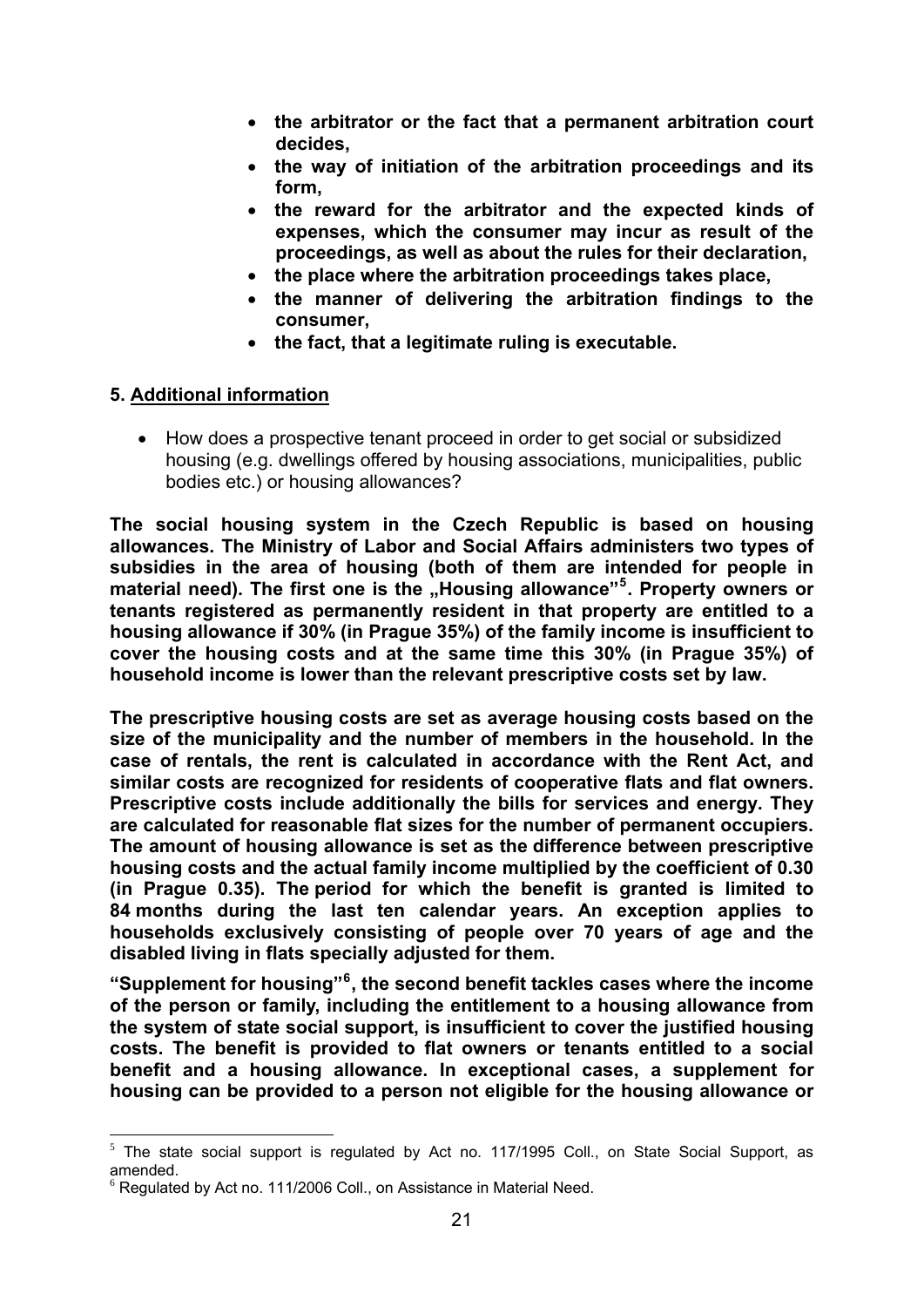**to a person using a form of housing other than rental, e.g. an easement. The amount of the supplement for housing is determined with the sum of payment on justified housing costs (i.e. rent, services related to housing and energy costs). An exception applies to households exclusively consisting of people over 70 years and disabled living in flats adjusted for them.[7](#page-21-0)**

• Is any kind of insurance recommendable to a tenant?

**The tenant may enter voluntarily into household insurance. This insurance covers almost all the things that make up household equipment - from furniture and electrical appliances to valuables and money (to a limited extent). The insured persons buy financial compensation for the damage, destruction or theft of the things that they have in their apartment.** 

• Are legal aid services available in the area of tenancy law?

**Free legal aid services are provided by non-profit and non-governmental (mostly regional) organizations which obtain funds for their activities from grants and donations. Free legal aid services are also provided by some Faculties of Law (e.g. Palacký University) which establish the Student Legal Clinics.** 

 To which organizations, institutions etc. may a tenant turn to have his/her rights protected? [please indicate addresses, email addresses and phone numbers]

1) M inistry of Labour and Social Affairs Address: Na Poříčním právu 1/376, 128 01 Praha 2 Telephone: +420 221 921 111 Email: [posta@mpsv.cz,](mailto:posta@mpsv.cz)<http://www.mpsv.cz/cs>

 $2)$  C zech social security administration Address: Křížová 25, 225 08 Praha 5 Telephone: +420 257 061 111, Fax: +420 257 063 360 Email: [posta@cssz.cz](mailto:posta@cssz.cz), [www.cssz.cz](http://www.cssz.cz/)

 $\mathsf{3)}$  T he association of tenants CZ Address: Dům odborových svazů, Náměstí W. Churchilla 2, 113 59 Praha 3 Telephone: +420 234 463 343, Fax: +420 234 463 344 Email: [son@cmkos.cz](mailto:son@cmkos.cz), [www.son.cz](http://www.son.cz/)

 $\mathcal{A}$ ) and  $\mathcal{A}$ ssociation of Citizens Advice Address: Sabinova 3, 130 00 Praha 3

<span id="page-21-0"></span><sup>1</sup> 7 Ministerstvo pro místní rozvoj ČR, *Státní fond rozvoje bydlení: Koncepce bydlení ČR do roku 2020* (Praha, KPMG Česká republika s.r.o., 2011), p.21